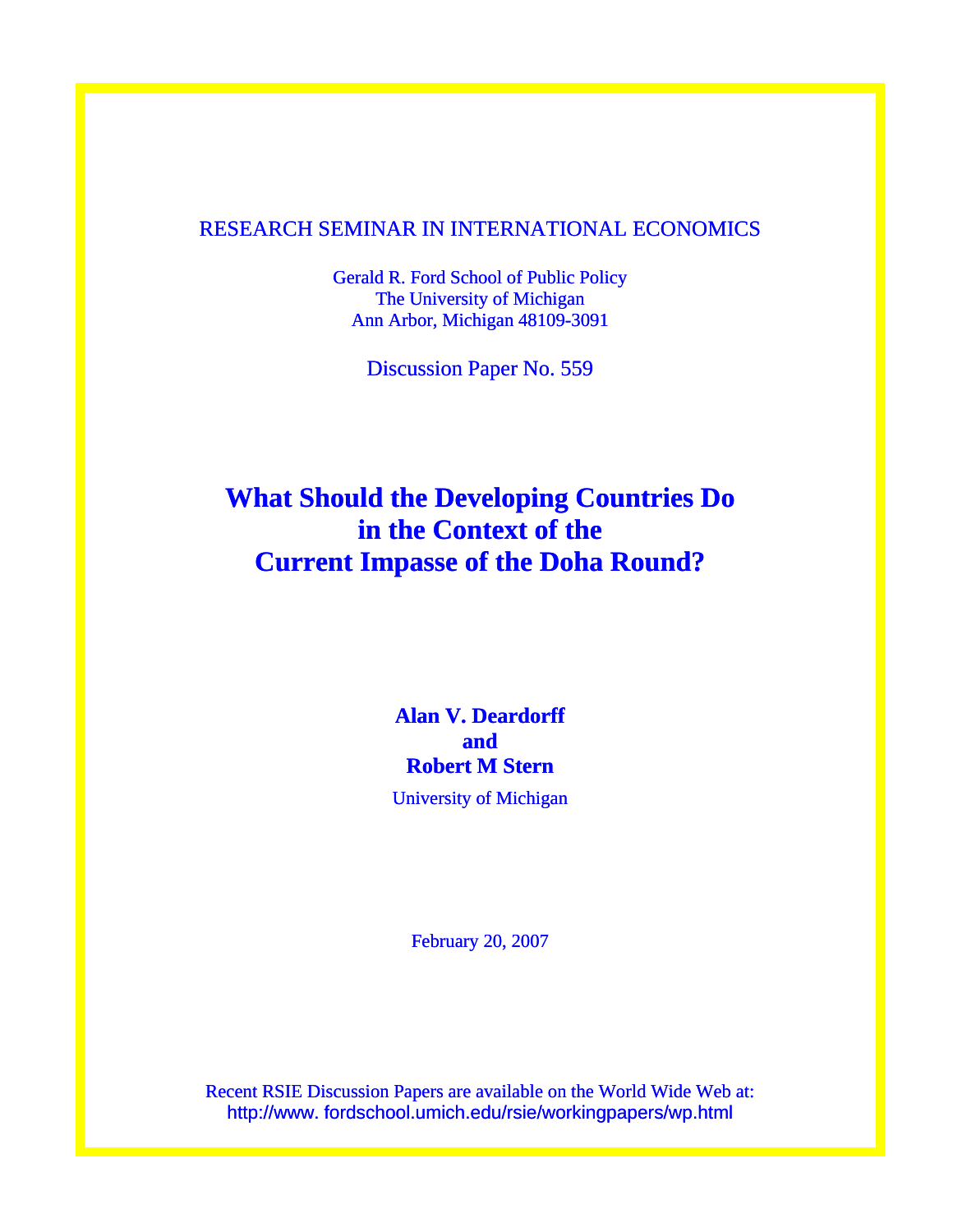## **What Should the Developing Countries Do in the Context of the Current Impasse of the Doha Round?**

**Alan V. Deardorff and Robert M. Stern** 

**The University of Michigan** 

Paper prepared as a chapter for "Trade Monitoring Paper 1 – Monitoring Trade Policy: A New Agenda for Reviving the Doha Round," Trade Policy Monitoring Center, Kiel Institute for World Economics

February 20, 2007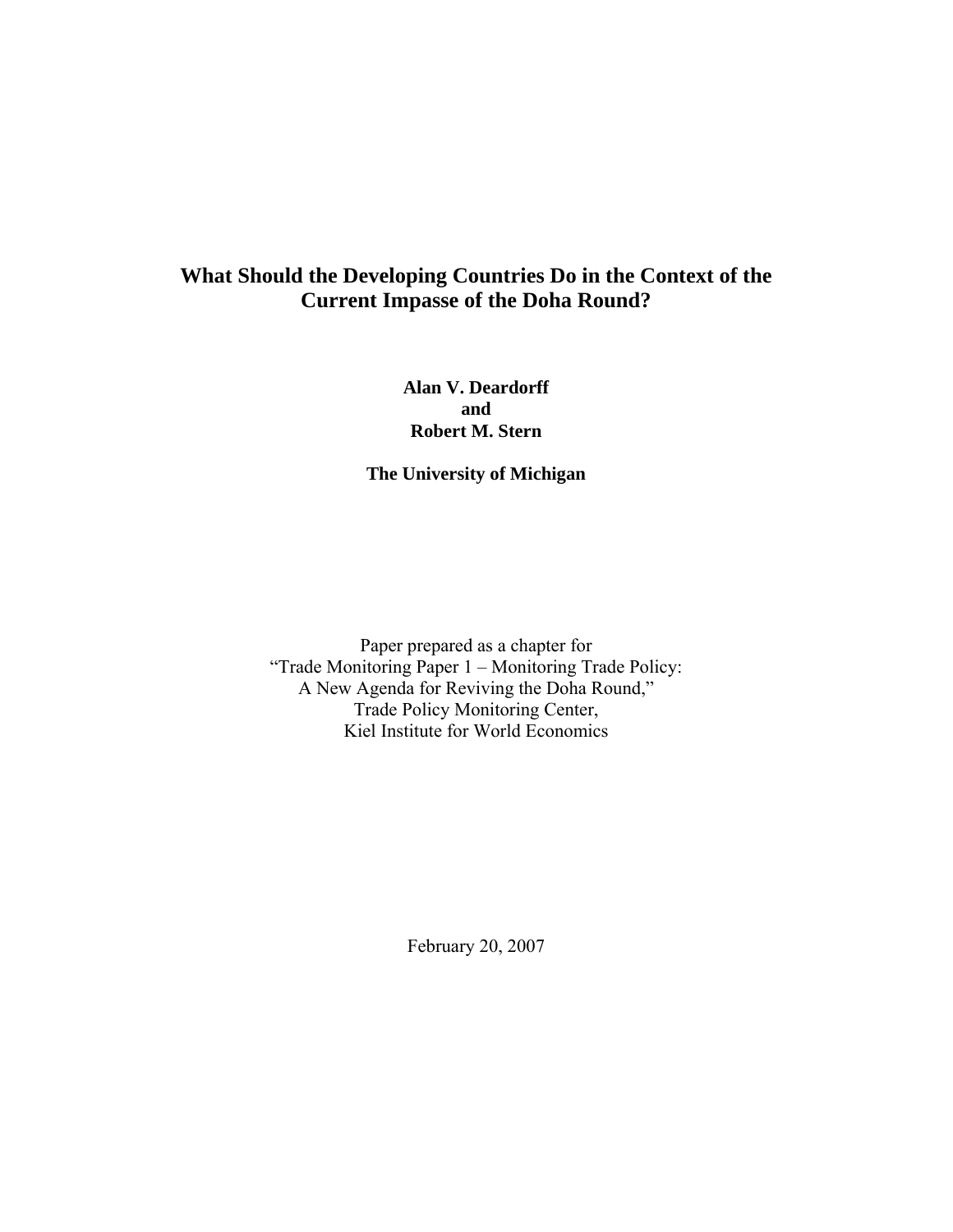#### **ABSTRACT**

## **What Should the Developing Countries Do in the Context of the Current Impasse of the Doha Round?**

### **Alan V. Deardorff and Robert M. Stern**

#### **The University of Michigan**

 If the Doha Round of multilateral trade negotiations fails, the biggest losers will be developing countries. In this paper we argue why this is the case and examine various options that may be available to developing countries either to avert or to deal with this failure.

**Keywords:** Trade Liberalization **Correspondence:** Doha Round

**JEL Subject Code:** F13 Commercial Policy Ford School of Public Policy

Alan V. Deardorff University of Michigan Ann Arbor, MI 48109-3091

Tel. 734-764-6817 Fax. 734-763-9181 E-mail: alandear@umich.edu http://www-personal.umich.edu/~alandear/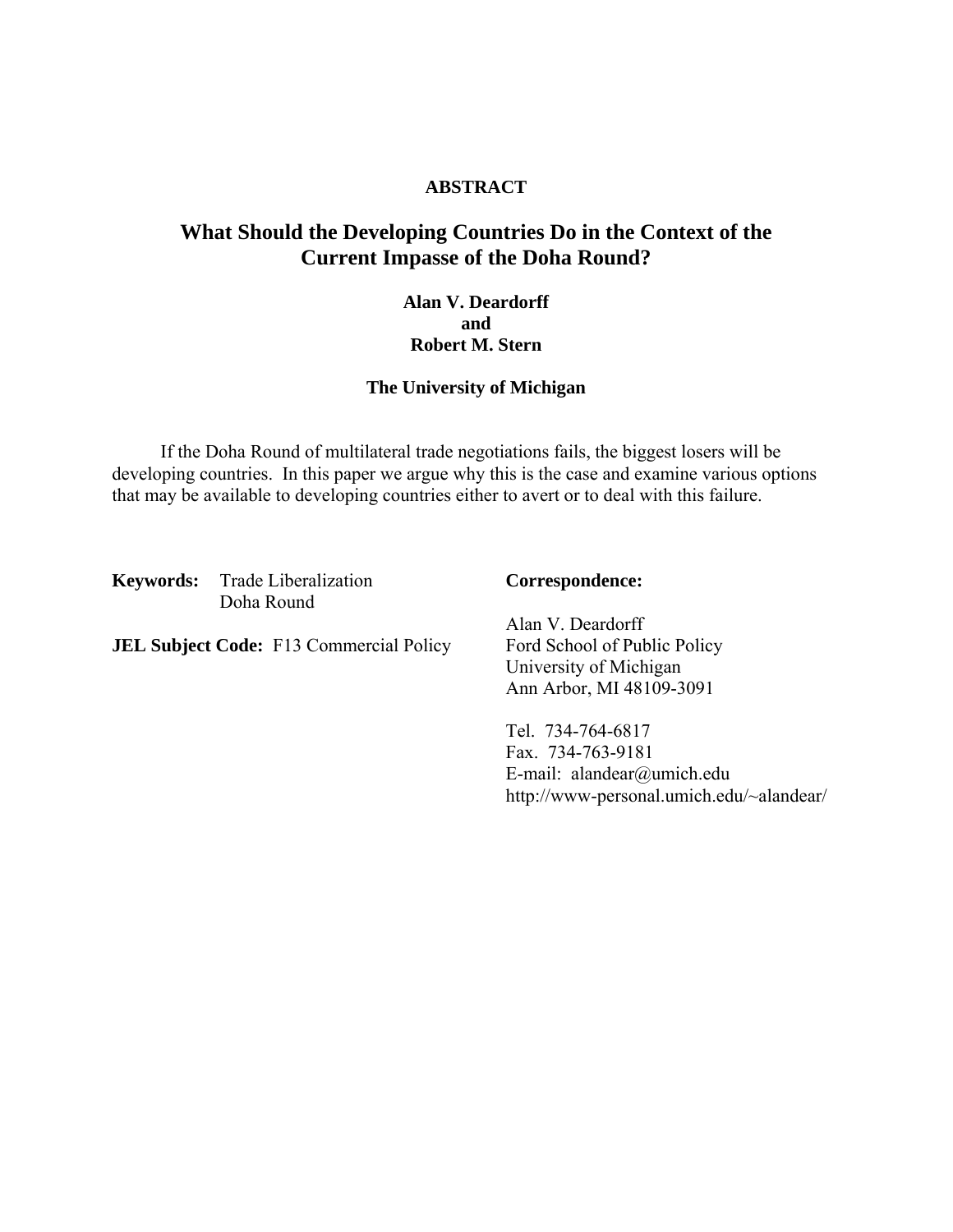## **What Should the Developing Countries Do in the [Co](#page-3-0)ntext of the Current Impasse of the Doha Round?[\\*](#page-3-0)**

#### **Alan V. Deardorff and Robert M. Stern University of Michigan**

#### **I. Introduction**

 $\overline{\phantom{a}}$ 

If the Doha Round of multilateral trade negotiations fails, the biggest losers will be developing countries. In this paper we argue why this is the case and examine various options that may be available to developing countries either to avert or to deal with this failure.

After a brief look in Section II at the history of negotiations that brought us to the current impasse, we begin by examining in Section III the commonalities and differences in the interests of developing countries in the negotiations. These depend mostly on the sectors in which they export, either to developed countries or to each other. Their interests in reducing trade barriers and subsidies in developed countries are mostly either coincident or non-conflicting, but their interests in reducing barriers among themselves sometimes put them at odds. Nonetheless, we are encouraged by their recent efforts to negotiate collectively. It is important that the Group of Twenty and other such groups not limit their cooperation to pressuring developed countries for liberalization, but also that

<span id="page-3-0"></span><sup>\*</sup> This paper builds on an outline that John Whalley intended to use for a paper for this project, and we are grateful to him for permitting us to follow his lead. We are also grateful to him for comments on an earlier draft, as well as to Riccardo Faini and Drew Brown who provided comments. And we are particularly indebted to Bruce Blonigen, who enlisted us to write this paper and gave us detailed suggestions for its revision.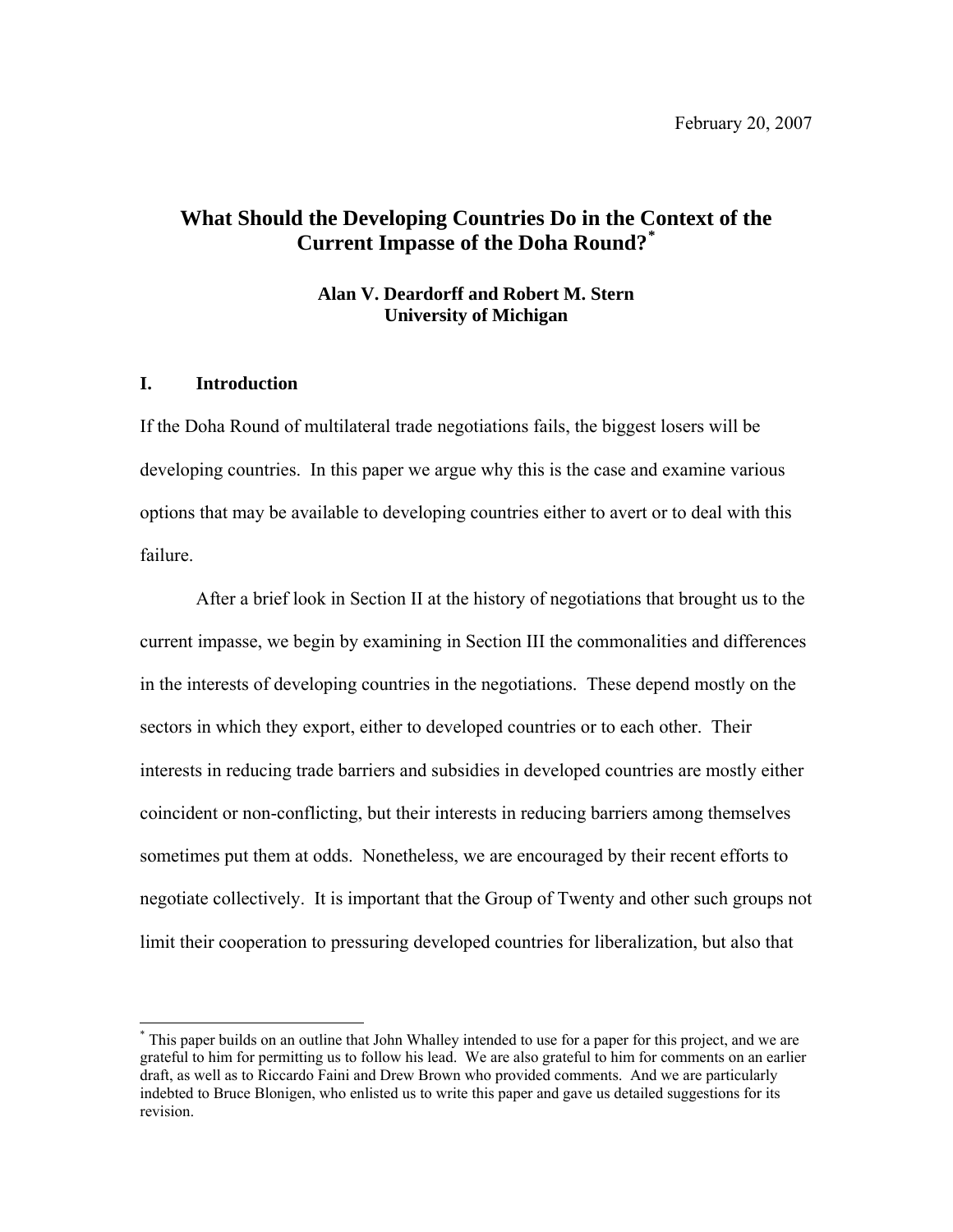they work among their members to secure their own liberalization. Without that, the Round cannot succeed.

A confounding factor can be found in the preferences that some developing countries already enjoy from developed countries. They are well aware that multilateral liberalization will erode these preferences, giving them incentive to stand in the way of a successful negotiation.

In Section IV we examine the role of developing countries in the structure of past and current negotiations. In the past, their role has been limited largely because they were exempted from making "concessions" and the willingness of developed countries to provide "special and differential treatment." Special treatment is still needed, but not in that form, which has mainly had the effect of sidelining developing countries from getting the benefits of previous liberalizations. What is needed now is for developingcountry liberalization to be met by resources from developed countries and international institutions to assist them in opening their markets.

Finally, in Section V we examine and evaluate several options that may be available to developing countries both within and outside the context of multilateral negotiations. The first and most promising option is for developing countries to act collectively to reinvigorate the WTO and the Doha Round negotiations. But for this purpose it is essential that they declare themselves willing to open their markets significantly in return for liberalization by developed countries. Not only is this necessary in order for the Round to succeed, it is crucial for developing countries to recognize that it is they, not the developed countries, who stand to gain the most from a successful round.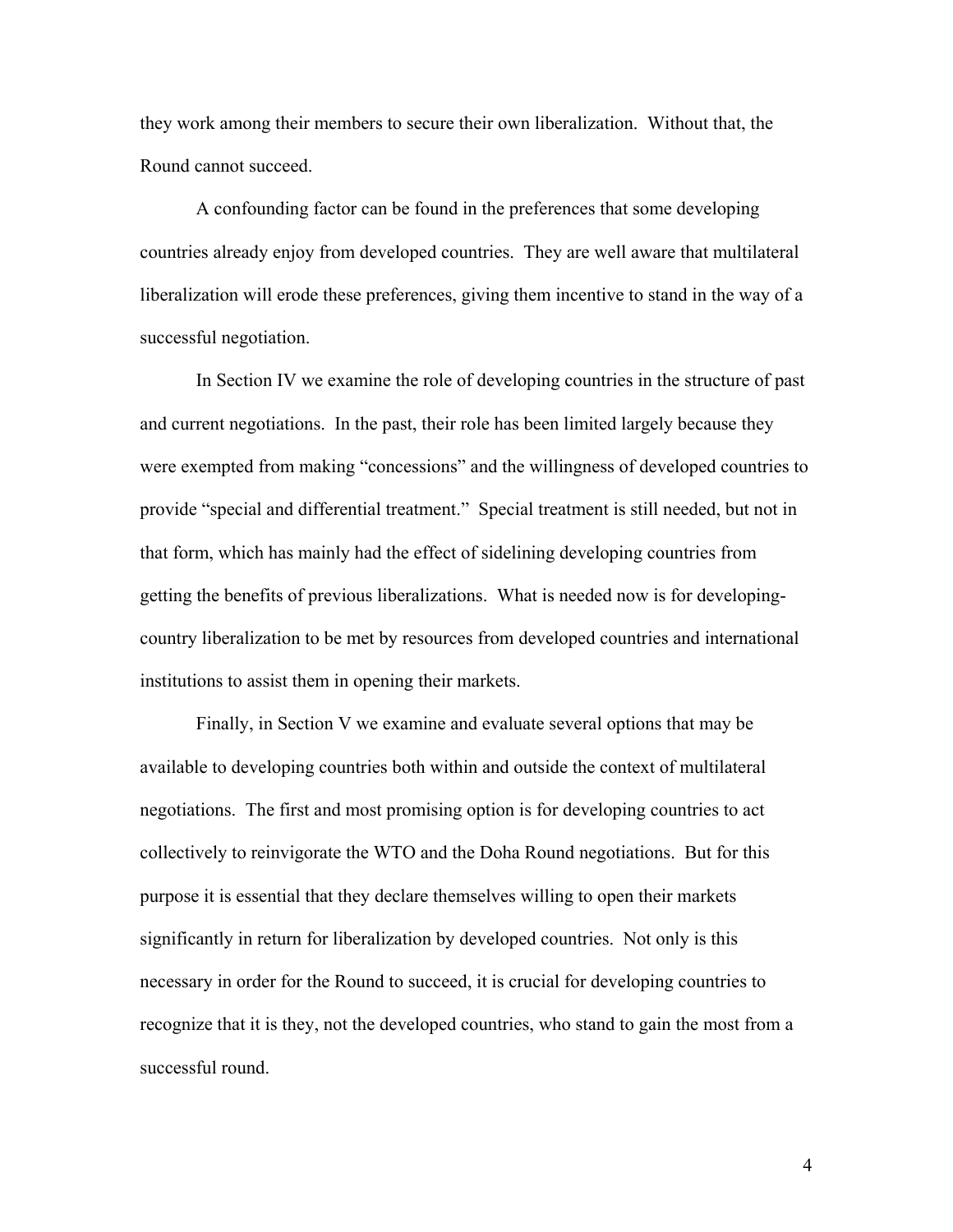If the Doha Round does not succeed, and perhaps even if it does, developing countries have the option of entering into regional and/or bilateral arrangements, either among themselves or with large developed counties. We argue that there is little benefit for such arrangements among themselves, and we also see dangers in arrangements with large and rich countries because of the asymmetries in their leverage over the many nontrade issues that routinely enter such agreements. Nonetheless, we see such regional agreements as making small but positive steps in the direction of multilateral free trade. These steps could be improved, however, if such arrangements were designed to permit easier expansion to include more countries, as well as rules of origin that would be more all encompassing.

We also consider several other options in Section V. Aid for Trade is a small but obviously desirable initiative that is being encouraged both within the Doha Round and by the international financial institutions. Another option is negotiation of focused initiatives in sub-areas, such as a single industry or category of trade. We argue, however, that these are of doubtful benefit to developing countries, since they are likely to lack the potential for tradeoffs that would expand their benefits beyond the immediate gains from trade. For the same reason, we do not encourage unilateral liberalization by developing countries whose trade barriers are already low or moderate. High-barrier countries could gain from unilateral liberalization, of course, but we argue that, once barriers are low, the benefits from further unilateral liberalization are outweighed by the benefits of using those barriers as bargaining chips to secure greater market access abroad.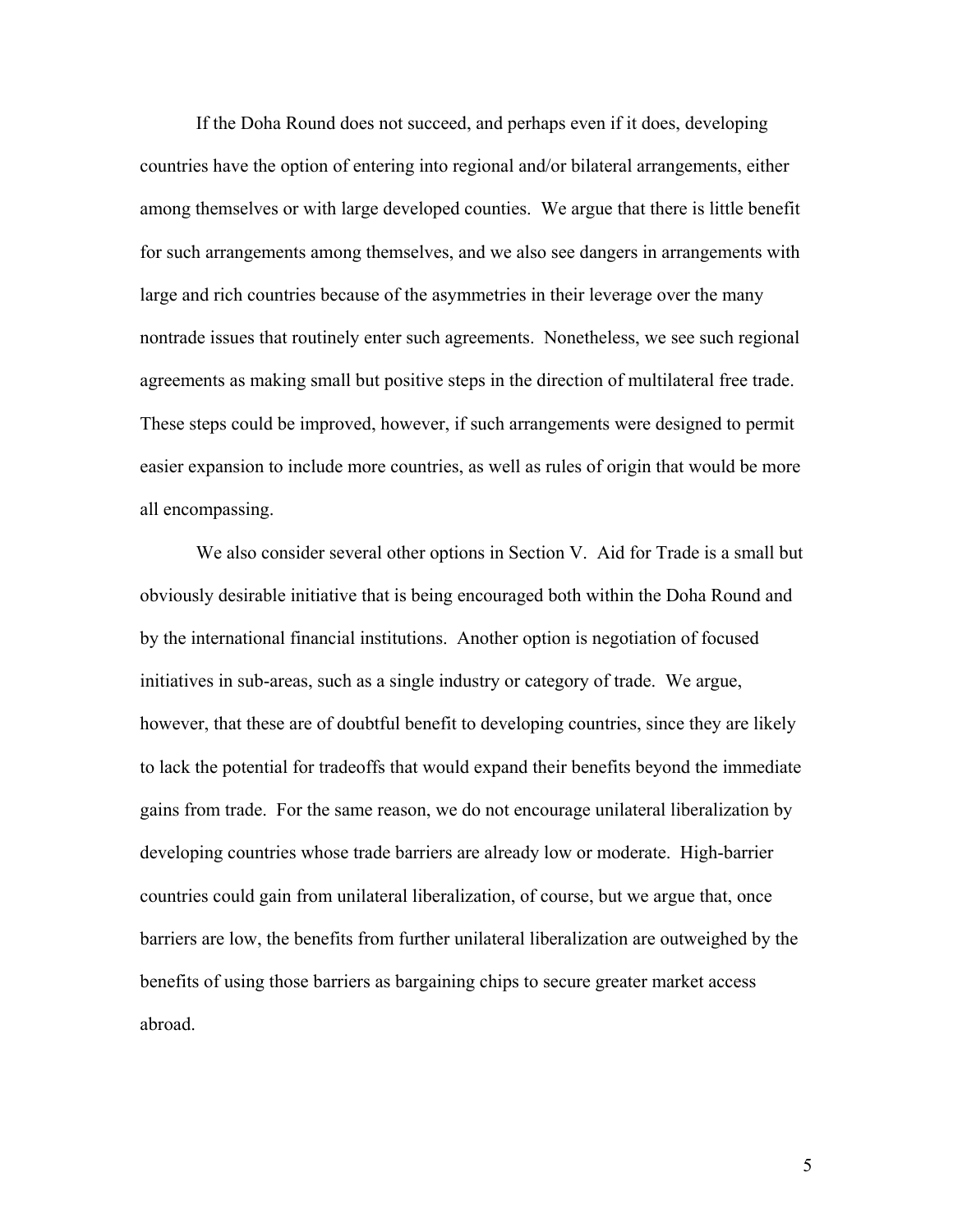#### **II. How We Reached the Impasse**

The Doha Round of multilateral trade negotiations began in 2001, with high hopes that real progress would be made both by and for developing countries, for the first time in the history of such rounds. Although many issues were on the table, the central issues were also the most difficult to address: developed country protection and subsidies in industries of interest to developing countries, especially agriculture; and developing country tariffs on non-agricultural products and other restrictions on market access, including in services. In the event, these issues have proven so difficult that the negotiations have been characterized more by their lack of progress than their progress. At the Cancun Ministerial in 2003, the meeting ended without even the beginnings of a negotiating text agreed upon. Such a text was achieved during the following year, but the next ministerial, in Hong Kong in 2005, ended in success only because the criteria for success were reduced almost to the level of being meaningless. In July 2006, WTO Director General Pascal Lamy finally acknowledged that the negotiations were getting nowhere and would fail to meet the deadline imposed by the expiration of U.S. Trade Promotion Authority in mid-2007. He therefore suspended the negotiations. Today, although various efforts are being made to revive them, the negotiations remain in a state of suspended animation. Developing countries must ask whether their interests continue to lie with the uncertain future of the multilateral initiatives, or should instead be found in alternative approaches to integration with international markets.

 The Doha Round was never really about development per se, even though it may have been marketed as such. But it is nonetheless true that developing countries as a group may be the biggest losers from the failure of the Round. The Doha Round was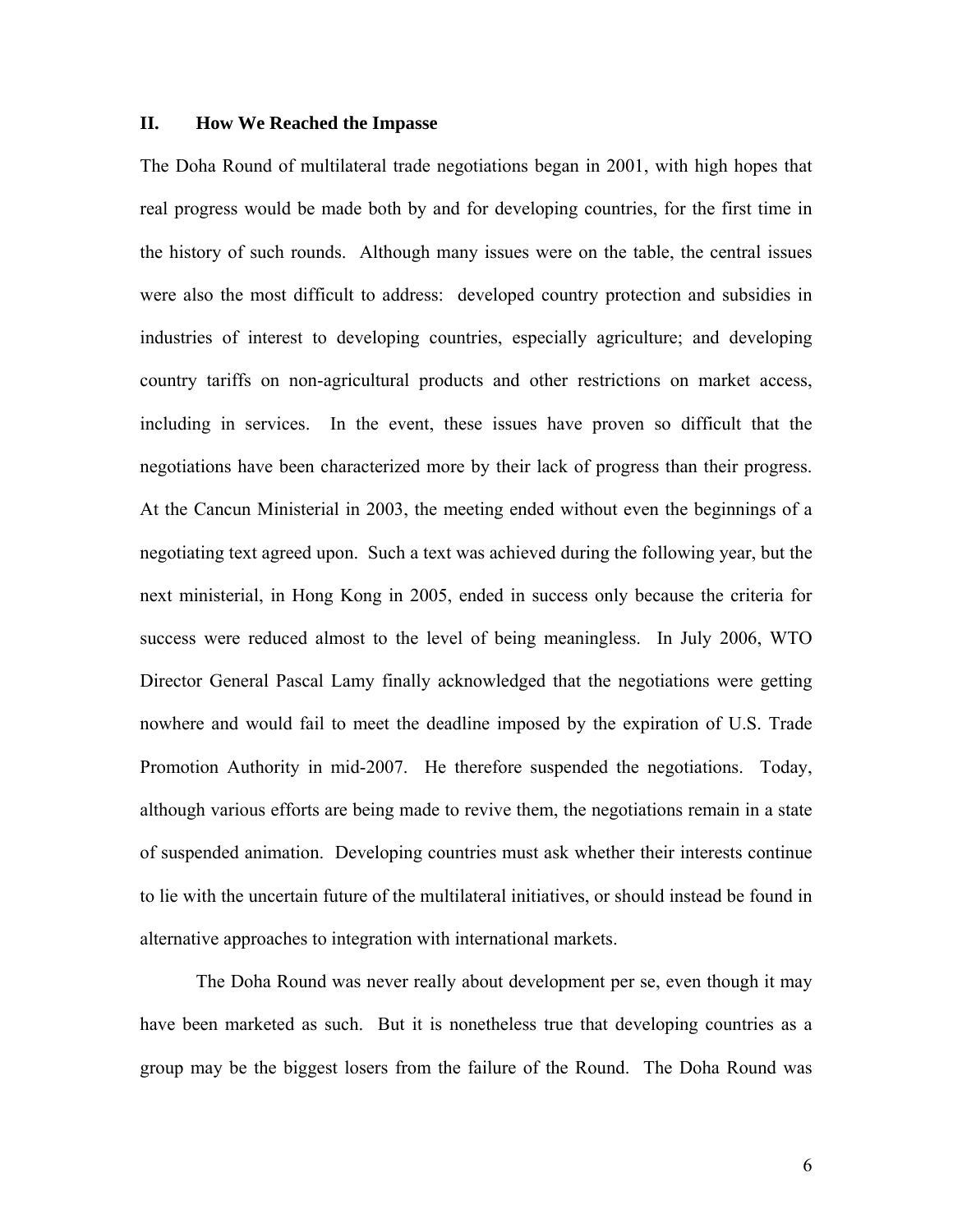christened the Doha Development Agenda, not because its purpose was to achieve the policies that would stimulate development, but because it was intended to pursue the usual objective of trade liberalization with the unusual proviso that developing countries would not be sidelined or put at a disadvantage. Trade liberalization may well be necessary for economic development, but it is hardly sufficient. The best that could have been hoped for from the Doha Round was therefore to remove barriers to development.

 Those barriers exist – and may continue to exist, due to the Doha Round's failure – because developing countries have failed to participate in previous negotiating rounds where they might have pushed to open markets to their exports. Instead, first because they were late to sign onto the GATT, and then later because they sought and were granted "special and differential treatment" that exempted them from the negotiations, they sat on the sidelines while developed countries negotiated downward those trade barriers that it was in their mutual interest to eliminate. Developing countries benefited from these negotiations, to some extent, as their most-favored-nation (MFN) status allowed them the same market access that was granted to others. But this was usually not in the sectors where developing countries themselves were most able to export. As a result, the world today is characterized by its highest tariffs in developed countries on goods exported by developing countries, both labor-intensive manufactures such as textiles and apparel and various agricultural products. The latter are also subject to significant subsidies provided by developed country governments to their agricultural interests. In addition, and also because they did not participate actively in previous rounds, many developing countries also have high tariffs on numerous imports. If the Doha Round is not revived, this unsatisfactory state of affairs will continue, and the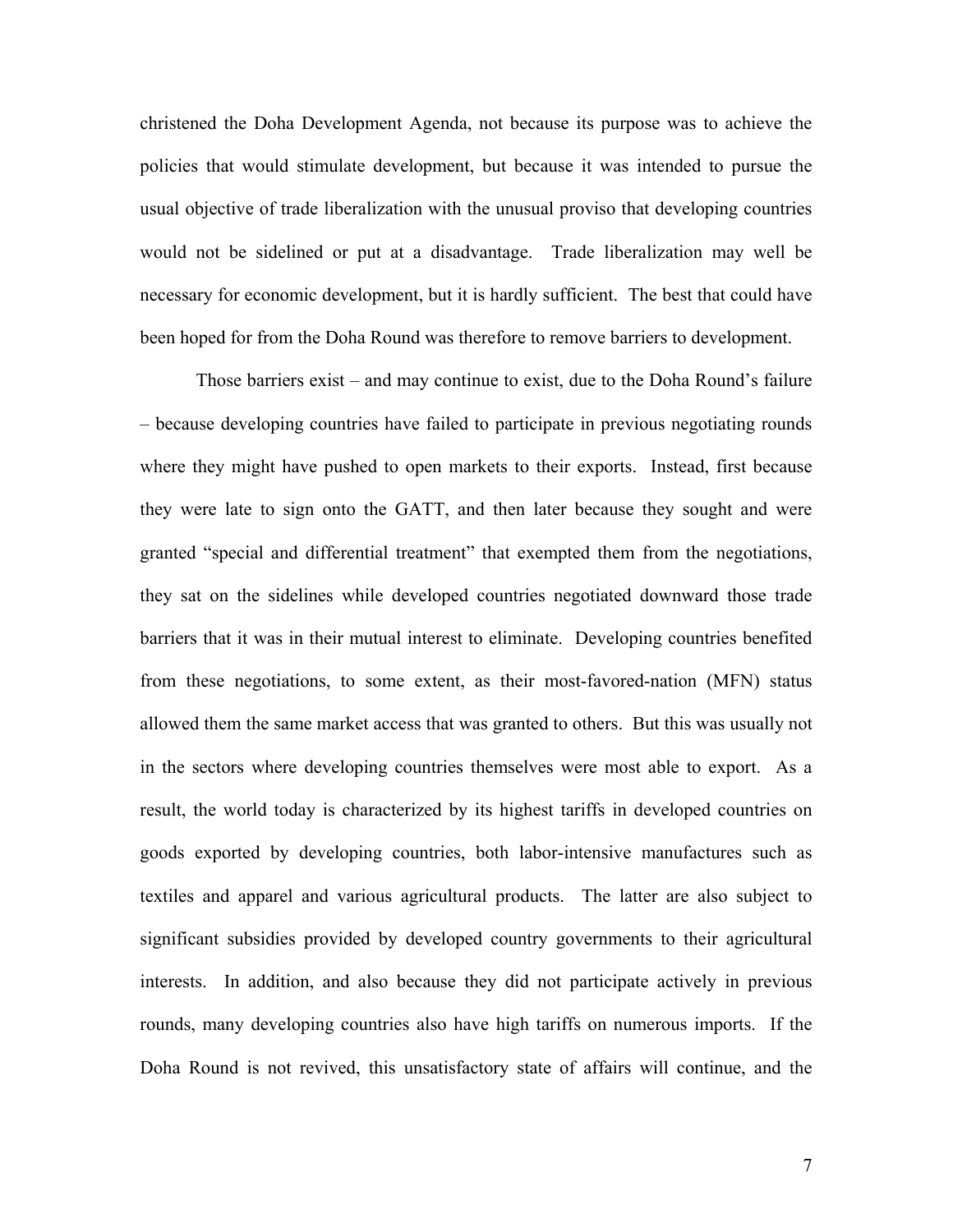developing countries of the world will continue to be hobbled in their efforts to escape poverty.

 By remaining exempt from the negotiations, developing countries not only failed to secure the benefits of foreign liberalization on their exports. They also failed to secure the benefits from the liberalization they might themselves have undertaken, although some countries did, eventually, see the benefits of liberalization and did it unilaterally. But by avoiding the negotiated commitment to liberalize, they also avoided the international discipline that might have assisted them in achieving reforms of internal policies as well.

#### **III. Trade Interests of Developing Countries**

#### *A. Developing countries have a shared interest in exporting*

The principal interest of any developing country in the context of trade negotiations is market access for its exports. Tariffs and other barriers to developing-country exports have always been very restrictive and have prevented these countries from harnessing their comparative advantages to the cause of economic growth. Indeed, it has been common for developing countries to seek to exploit a newly found source of comparative advantage, only to be met by new barriers to their exports as soon as these exports become large enough to be noticed by those who compete with them abroad. In that sense, therefore, developing countries share a common interest: reducing trade barriers in the rest of the world, both developed and developing, against their exports.

 This shared interest is often illusory, however, since developing countries are themselves diverse and export many different things, sometimes to each other. And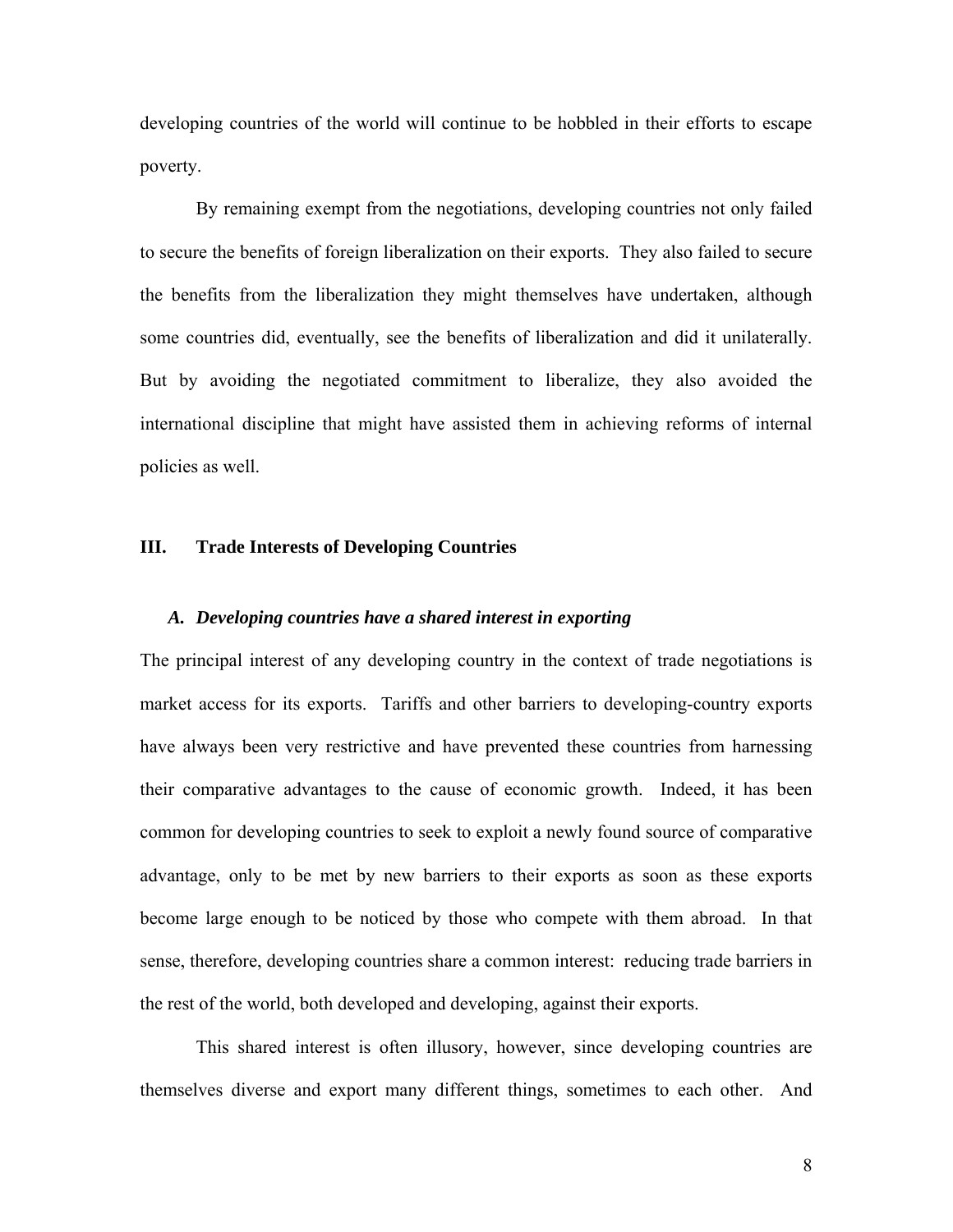when they export to each other, the interest in exporting conflicts with a second major goal that many developing countries profess, even though it is contrary to what economists view as their interest: restricting imports. Very much like the developed countries whose protectionist instincts have to some extent been whittled down through earlier rounds of trade negotiations, developing countries seek to protect their domestic industries even in sectors where other developing countries may have an advantage. When that happens, the export interests of the developing world come into conflict.

 Fortunately, this divergence of interests is not as severe as it might be. In the realm of manufacturing, many developing countries tend by definition to be labor abundant and to have their comparative advantage in labor-intensive goods such as textiles and apparel. This means that they compete with one another as exporters – a fact that may pose its own problems as we will note in a moment – but at least they have a shared interest in reducing barriers to the importing of such products in the developed world.

 Their export interests are much more likely to diverge when based on something other than labor abundance, most obviously in agriculture or other natural-resource based industries. Here their interests tend not to be in direct conflict, in the sense that some import what others export, but rather that they care about different things. Thailand's exporters of rice are unlikely to care very much about the barriers that Argentina's exporters of beef face in the developed world. Furthermore, some natural resource products face little competition in the developed world and therefore face low trade barriers, while others are heavily protected. Getting oil-exporting developing countries to cooperate with exporters of both beef and rice may be difficult. However, it may not be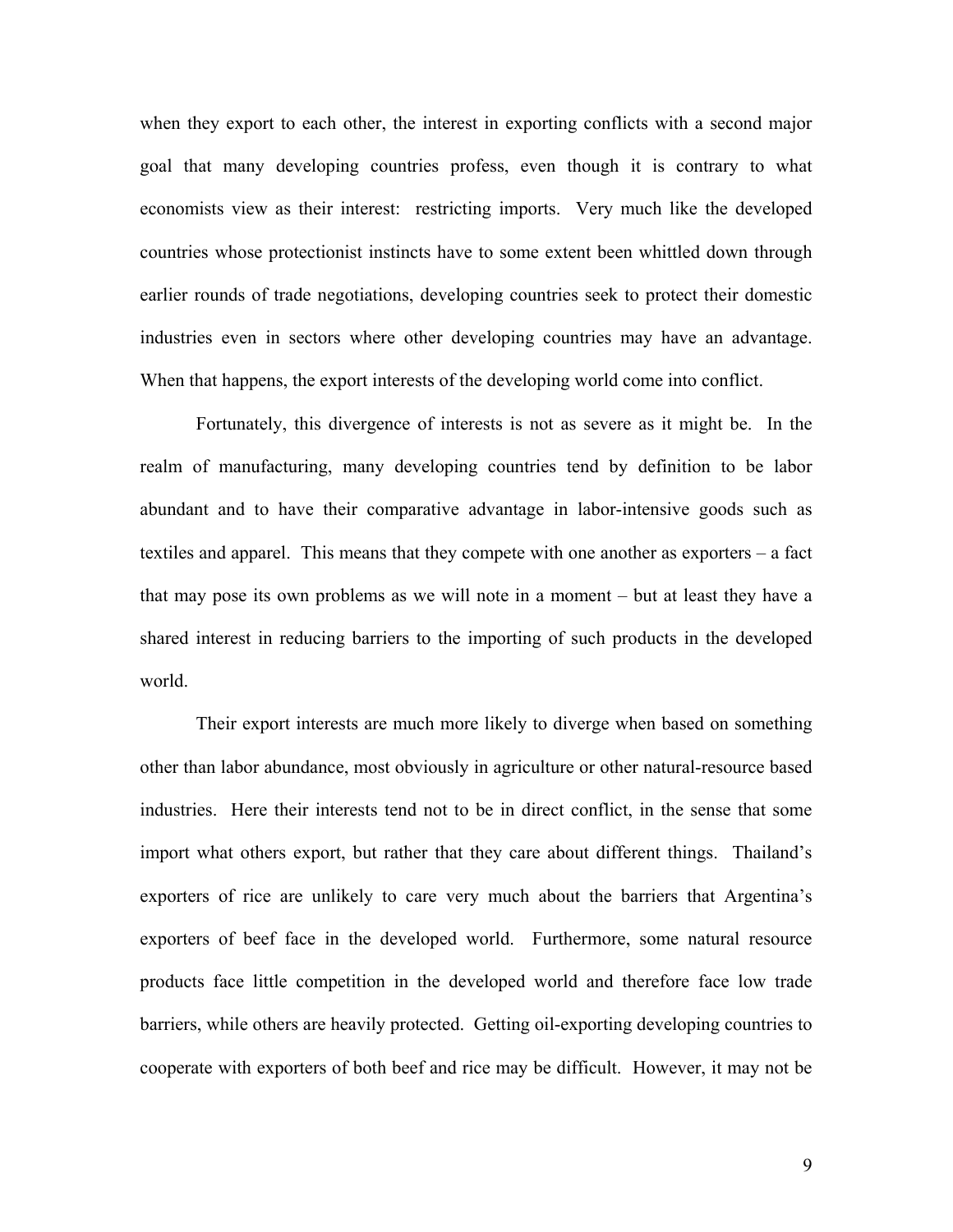impossible, especially in the context of a multilateral negotiation where broad reductions in trade barriers on many products simultaneously are being considered.

#### *B. Competition among developing countries does not justify protection*

 A more serious conflict may arise not over what the developing countries are able to export, but over how much. The asymmetry in size between many small developing countries, on the one hand, and China and India on the other, leads the former to fear the effects of international competition in precisely the labor-intensive sectors where all of them export. The perception is that China, particularly, has so much cheap labor that other labor-abundant countries cannot possibly compete, especially now that China is a member of the WTO and is getting MFN treatment. In fact, of course, China was getting such treatment already before it joined the WTO, and the increase in competition with China is more a by-product of its remarkable growth since transitioning to a market economy. And like other fears of international competition that have existed for two centuries, the fear of China is largely misguided and certainly overblown. Small countries are already beginning to find that they can compete successfully in some products even as they may have to move out of others. The process of adjustment as comparative advantages evolve can of course be painful, but the view that countries cannot compete at all with China and India is surely false.

#### *C. Some developing countries face erosion of preferences*

 Another conflict that may arise among developing country interests stems from asymmetries in the policies that have confronted them in the past. In the presence of largely high barriers to their exports, some developing countries have prospered from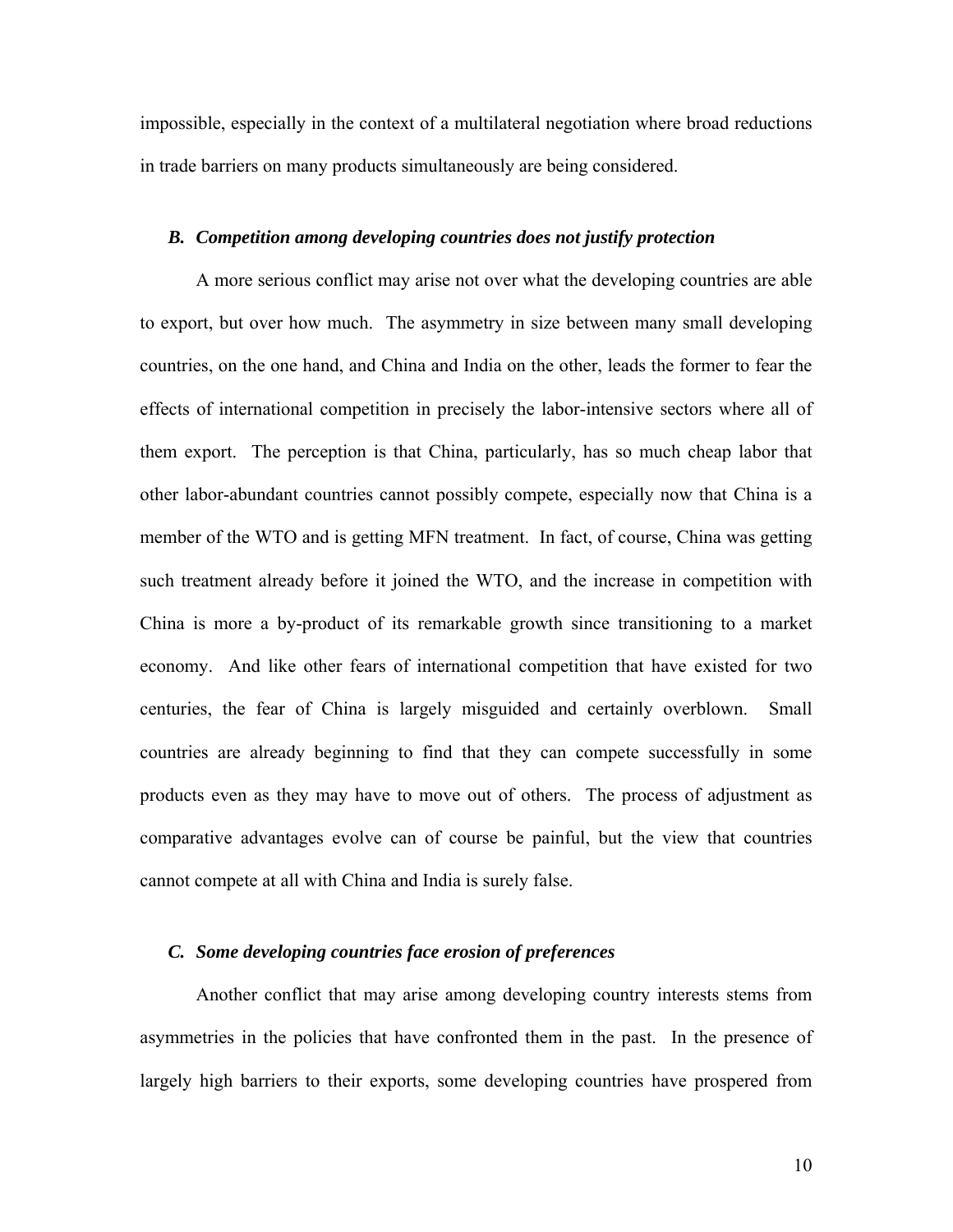special treatment by particular developed countries as markets for their exports. Often based on former colonial relationships, these countries have been given preferential access to particular Northern markets. As multilateral trade barriers have been reduced, and as negotiations proceed toward reducing them further, these countries see themselves losing their markets to other developed countries who were previously not favored. Unlike the competition with China, which may be a problem more of perception than reality, this one is very real. The trade preferences enjoyed by members of the Lomé Convention, for example, have allowed high-cost industries to survive, and the extent of the preference is a measure of the cost disadvantage that they will experience when the preferences are eroded or removed. That does not mean that such countries have no comparative advantage or the ability to gain from trade. But it does mean that they are likely to have to transfer resources from these artificially favored sectors to those in which they can compete without the preferences, and that they will lose the benefits that the preference provided. In some cases, one hopes, the benefits from the preferences have been wisely used in the past to invest in the physical and human capital needed for these countries now to move into other industries without preferences. But there is no doubt that there are other countries where this has failed to happen. For these latter countries, the failure of the Doha Round may be their only hope of continuing to live in the style to which they have become accustomed.

#### *D. Developing countries can gain by cooperating*

 In sum, although the trade interests of developing countries are not by any means coincident, it does seem that many of them share sufficiently common interests in reducing trade barriers, at least in the developed world, that they should be able to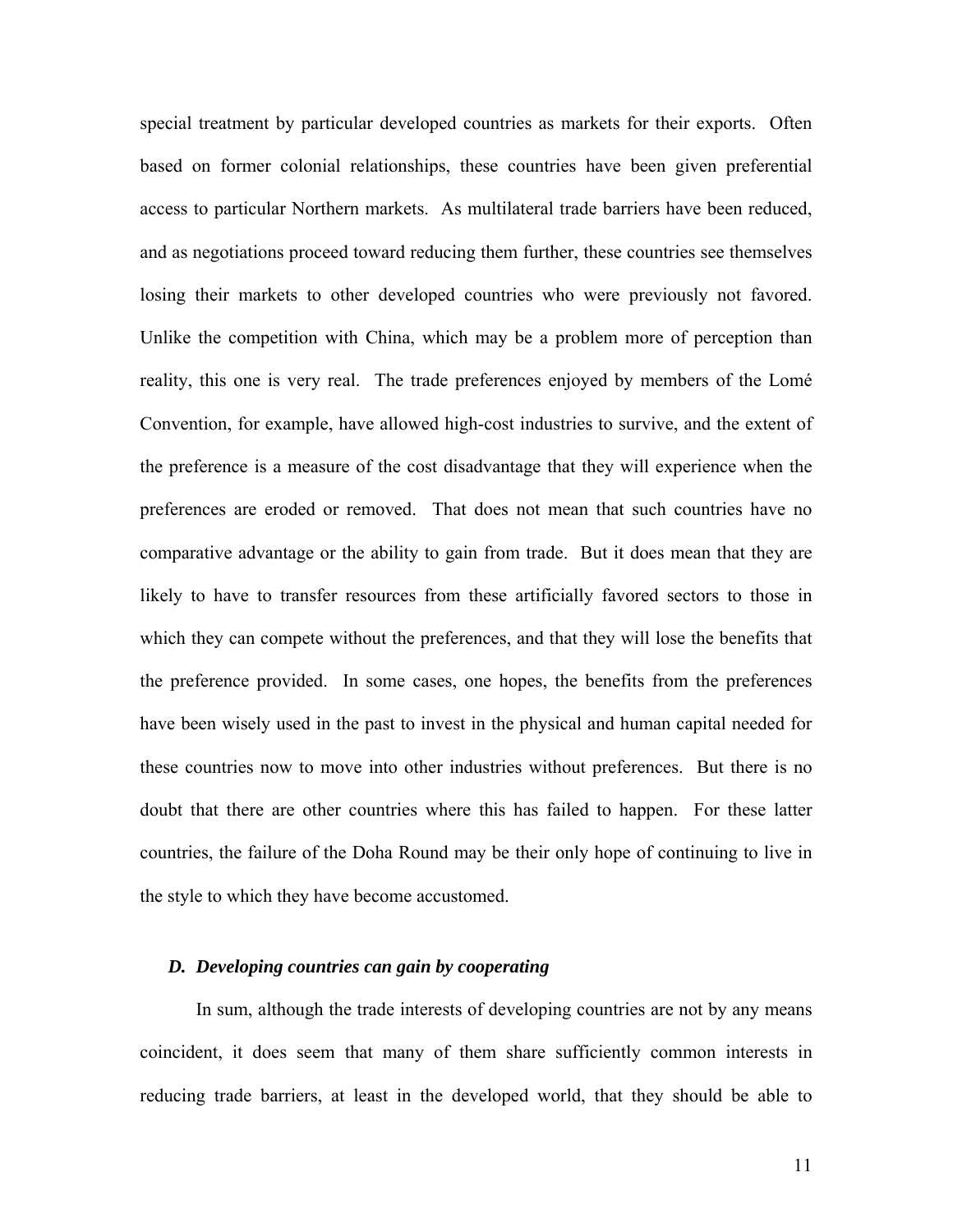cooperate to pursue that end. We find it encouraging, therefore, that many of these countries were able to come together in what now seems to be called the Group of Twenty (G20) in Cancun, and that they have continued to cohere in the years since then. It is of course discouraging that they are resisting liberalization of their own trade barriers, but that is also understandable. And perhaps it is too much to expect them to give in on this before they get a clearer signal from the United States and the European Union that their trade barriers and subsidies will be given up.

 An alternative that has to be considered, especially if the Doha Round fails to restart, is for developing countries to pursue trade liberalization by other means, most obviously by bilateral and regional trade agreements. The problem here is that such agreements, if they attempt to harness their common interests by negotiating among themselves, simply fail to address the most severe impediments that they face in international trade, the protection by developed countries. Alternatively, if they negotiate directly with developed countries, it is perhaps unlikely that their developed counterparts will willingly negotiate with them as a group. Although the Free Trade Area of the Americas was conceived by the United States as precisely such an arrangement, it never made much progress, and the United States most recently has seemed to prefer negotiating with individual developing countries (or with small groups, when the countries themselves are very small, as in the case of Central America). That preference may be accounted for by a desire on the part of the US to have a greater advantage in the negotiations so as to achieve other objectives than simple trade liberalization.

 It might well be very much in the interest of significant regional groups of developing countries to insist on negotiating with the US and EU en masse, precisely so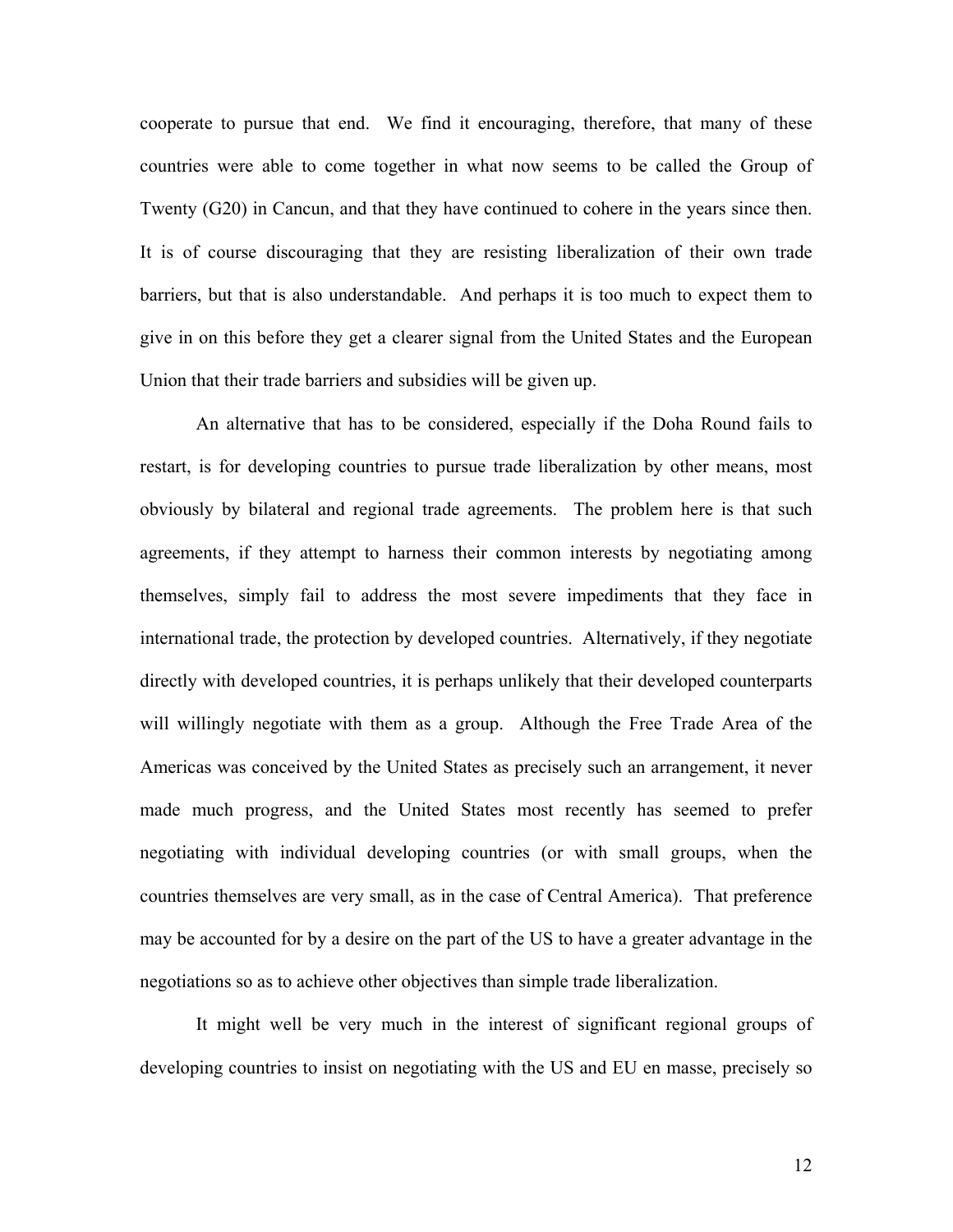as to undermine this advantage that the larger players wish to exert. However, it seems unlikely that they will get agreement to do this, even among themselves, since the larger developed countries can offer incentives for them to negotiate separately.<sup>[1](#page-13-0)</sup>

#### **IV. Structure of the Negotiations**

#### *A. Developing countries have played only a small role in past negotiations*

In the past, trade negotiations within the GATT and WTO have been conducted primarily between the largest negotiating blocs – the US and the EU – whose agreement when it was finally reached was then sold with minor modifications to the other participants. Smaller countries might press for particular concessions, for themselves or for a likeminded group such as the Cairns Group, but in practice that did not usually get very much. A smaller country might also play a larger role by acting as an intermediary between the United States and European Union, but that too gave only limited benefit. Most countries more or less had to accept whatever deal the United States and European Union had reached on a take-it-or-leave-it basis. And the pressure to take it became extreme.

 This somewhat understates the role of developing countries, however. Each of the many issues that enters a round of negotiations is considered within a negotiating group, which includes delegates from many more countries than just the United States and European Union. Developing countries do sit at the table in these groups, as they do in the "green room" discussions that attempt to reach final agreement on particular issues. These groups are assembled on a somewhat ad hoc basis by the Director General, and

<span id="page-13-0"></span><sup>&</sup>lt;sup>1</sup> See Evenett (2005) for a model of how dominant countries can get smaller countries to compete for access to their markets.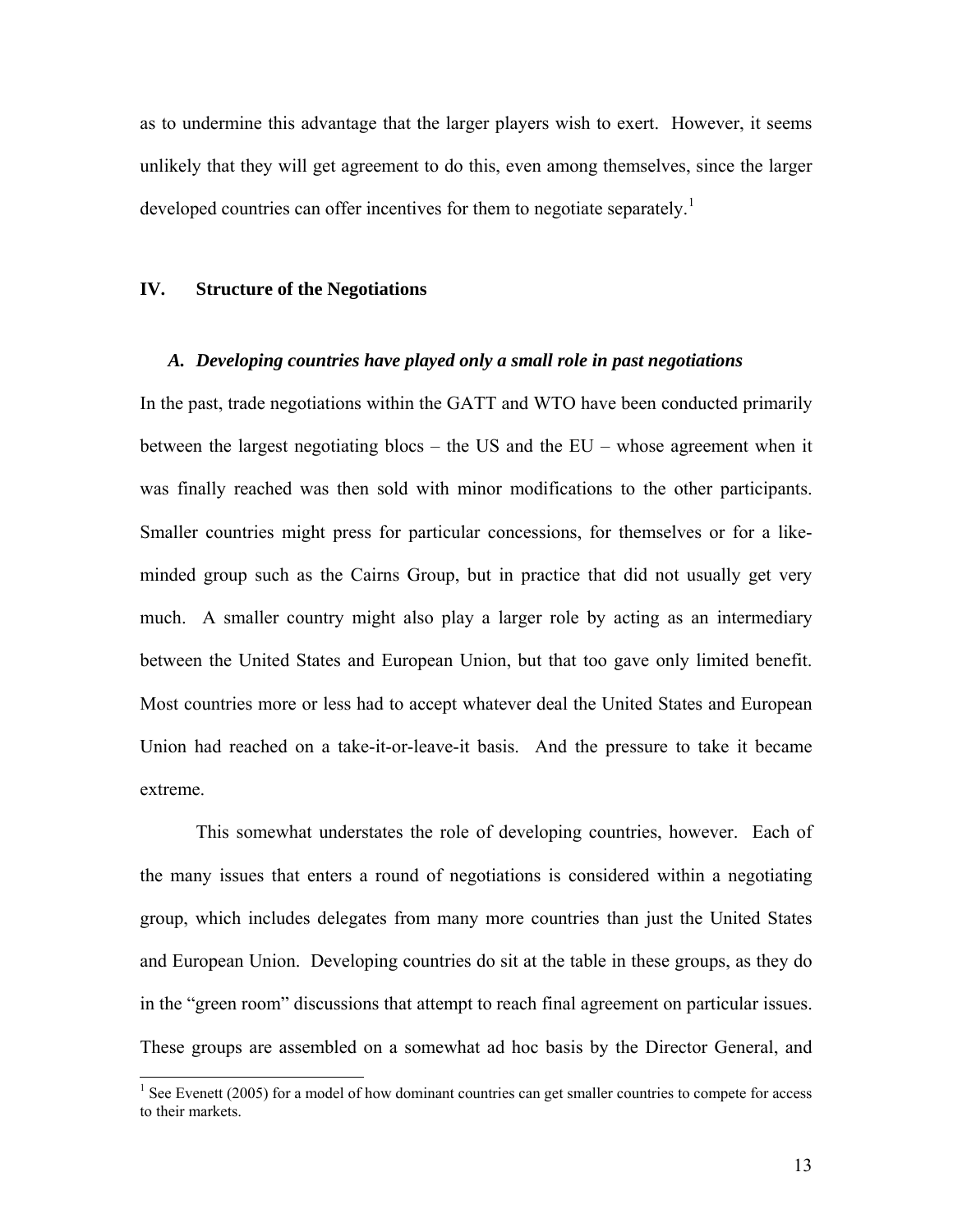some have viewed this process as inadequately representing the interests of developing countries. But the fact remains that a selection of them are at the table, expressing their views, and they certainly have had a nontrivial affect on the outcomes of the negotiations, if not a major one.

# *B. The "Development Agenda" should provide assistance to liberalization, not exemption from it*

 The official "development" orientation of the Doha Development Agenda might be thought to represent an example of their interest. In fact, however, it seems likely that the stress on development in the Doha Declaration was more a reaction to the post-9/11 need by developed countries to accommodate others than any particular push by the developing countries themselves.

 In fact, there is real question about the extent to which trade negotiations should have such a development orientation. As we have already noted, previous rounds had created impediments to development by leaving developing countries on the periphery of the negotiations, and it is important that this be corrected. But it is within neither the purview nor the expertise of trade negotiators to implement many of the changes that are necessary for poverty reduction and economic growth by developing countries. The best that they can do is seek to remove impediments. That is an important objective, but if it is advertised as solving the manifold problems of developing countries, it can only raise expectations that will be disappointed.

 That said, one might ask whether the current trade round, if it is able to proceed, should include a bias in favor of developing countries. The fact that previous rounds have arguably been biased against them, mostly by exclusion, may suggest that this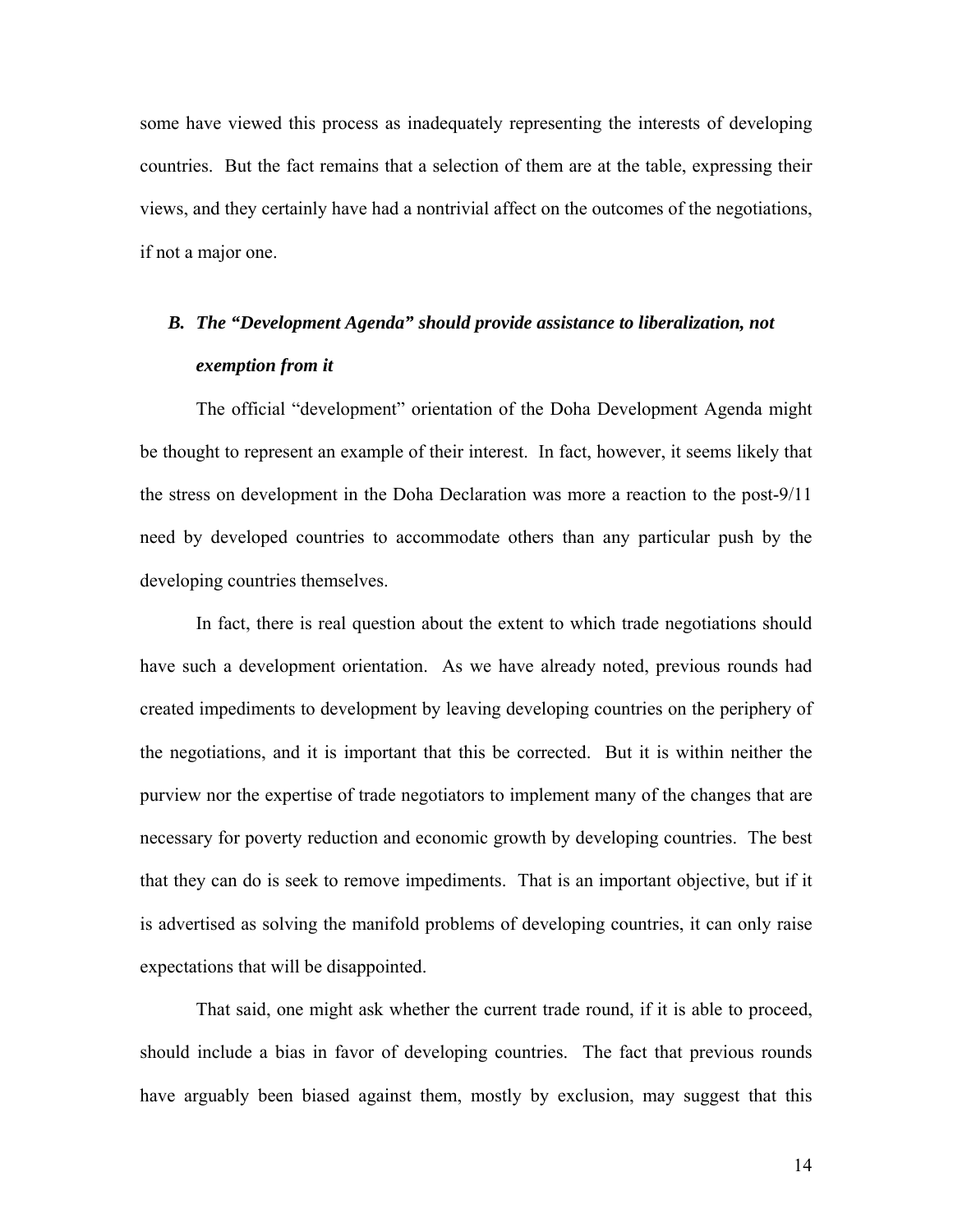would be appropriate. Unfortunately, such a bias would undoubtedly be interpreted as meaning that developed countries should make greater "concessions" than developing countries, lowering their trade barriers and removing their subsidies while developing countries do little of that themselves. As economists we know, however, that such a bias in their favor is actually against their interests and is really a bias in the opposite direction. Trade negotiations are about giving countries external incentives to implement painful but desirable policy changes that they would otherwise be unable, politically, to achieve. Seeming to "favor" developing countries by exempting them from this process is not a favor at all.

 The trick, therefore, is to find additional ways to address developing country interests without exempting them from trade liberalization themselves. This was the intent expressed in the Doha Declaration, where in numerous places developing countries were identified for special assistance in implementing whatever agreements might be achieved. Unfortunately, the WTO lacks any mechanism for providing such assistance, and it is unclear how a Doha Round agreement, even if it were achieved and were to include such promises, would actually deliver on them.

 From this perspective, renewed progress in the Doha Round may depend on initiatives outside the WTO to mobilize such resources for assistance. A credible commitment by the US, the EU, and other developed countries, as well as by international financial institutions, to provide greater resources for implementing liberalization in developing countries, might be just the incentive needed to get them to be more forthcoming in the negotiations. The Aid for Trade initiative, which we will discuss further below, is a step in this direction.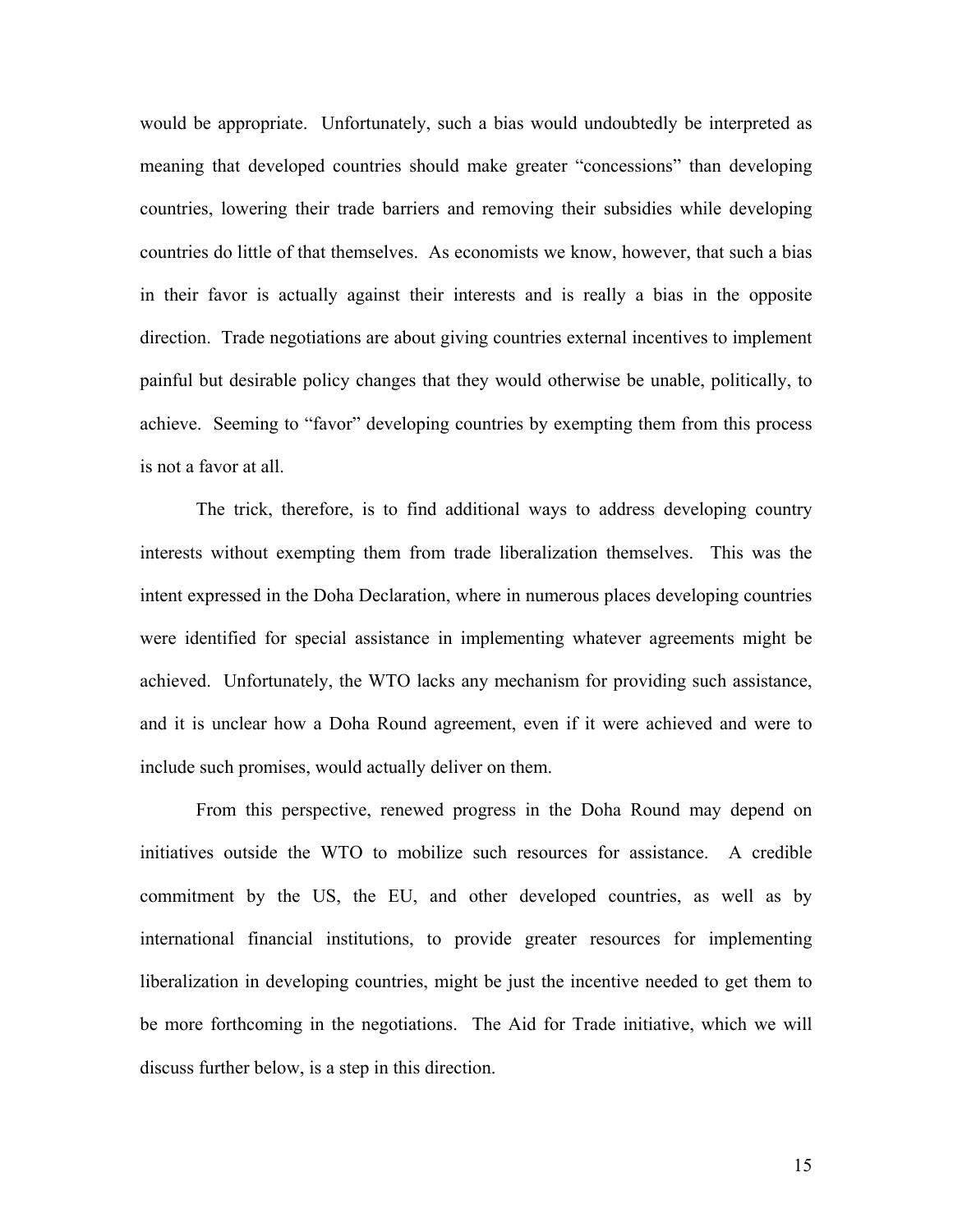#### **V. Options for Developing Countries**

In this section we discuss several options that might be considered for developing countries that are disappointed with the current impasse in the Doha Round negotiations.

#### *A. Developing countries should act collectively to reinvigorate the WTO*

Given that, in our view, a successful conclusion to the Doha Round would offer great benefits to developing countries, the first option that must be considered is whether they can play a role in getting it back on track. The answer is surely yes, in that it has been their refusal to offer meaningful trade liberalization that has led, along with stubbornness on the part of the US and the EU, to the current impasse.

 In order to reverse that, it will first be necessary for a number of major developing countries to recognize that trade liberalization is in their interest. Economists' arguments to that end have largely fallen on deaf ears, or at least uninfluential ones. The likelihood in the near term of greater understanding of the benefits, not just the costs, of reducing trade barriers is probably too small to count on. Somewhat more likely would be a greater appreciation of the benefits to be had from liberalization abroad, making it seem worth the cost of their own liberalization. In fact the emphasis by the G20 and other developing country groups (such as the cotton exporting African countries) on the need to change developed-country policies suggests that the costs of these policies are becoming better understood. It may even be the case that the costs of these policies are being overstated – agricultural subsidies, after all, harm only those countries who are net exporters of the subsidized products, while they benefit those who are net importers. But if exaggeration of the costs can help to enhance the perceived benefits of liberalization, perhaps to the point that the developing world is ready to "pay" something to achieve it,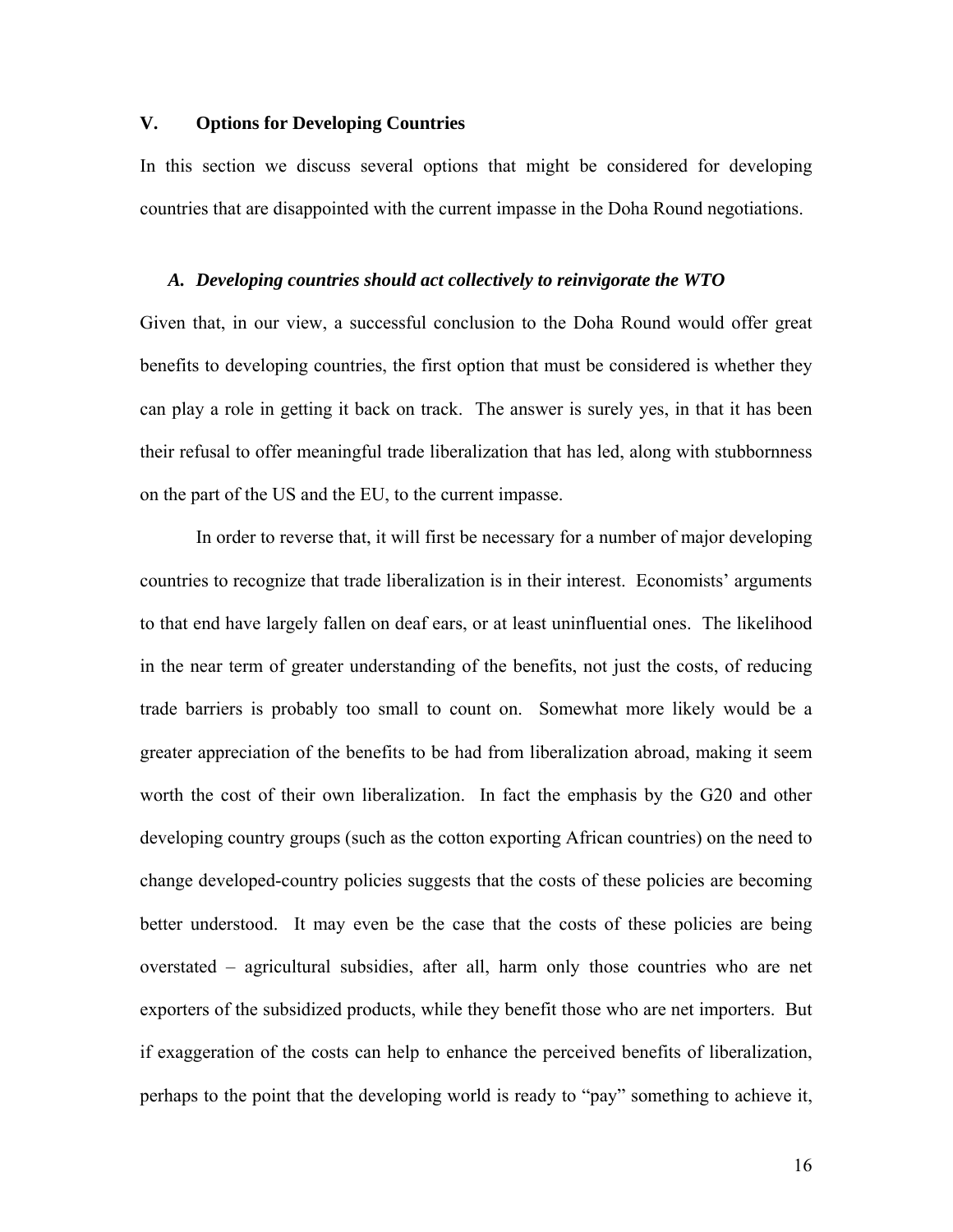then it may serve as a tool to unite that world in a willingness to participate in the negotiations more constructively.

 A final possibility is to rebalance the developing world's understanding of the *relative* gains from liberalization in North and South. The perception right now is understandably that the greatest beneficiaries from liberalization are the rich countries and especially their large corporations that are seeking to extend their reach into developing country markets. This perception is enhanced every time a rich-country spokesperson harangues the developing world for its failure to cooperate. In fact, however, precisely because they are rich, the developed countries already enjoy much of the benefits from trade that they will ever achieve, and extending trade liberalization to new markets will benefit them relatively little. By the same token, the rich-country multinational corporations do indeed seek to profit from selling in new markets, but the size of their operations in the rich world suggests that these benefits too, important as they may be, are *relatively* small.

 In contrast, the developing world stands to gain far more from liberalization, including their own. Their markets are small and seriously distorted in ways that international competition can readily correct. The trade barriers that they both impose themselves and face on the part of others cover a much larger part of their trade than these same barriers account for in the developed world. In our earlier work on the NAFTA, for example, we found that the economic gains to Mexico, as a share of their GDP, were an order of magnitude larger than the gains to the United States and Canada.<sup>[2](#page-17-0)</sup> Thus the perception that trade liberalization is mostly a benefit to the rich world is simply wrong.

 $\overline{\phantom{a}}$ 

<span id="page-17-0"></span><sup>&</sup>lt;sup>2</sup> See Brown, Deardorff, and Stern (1992).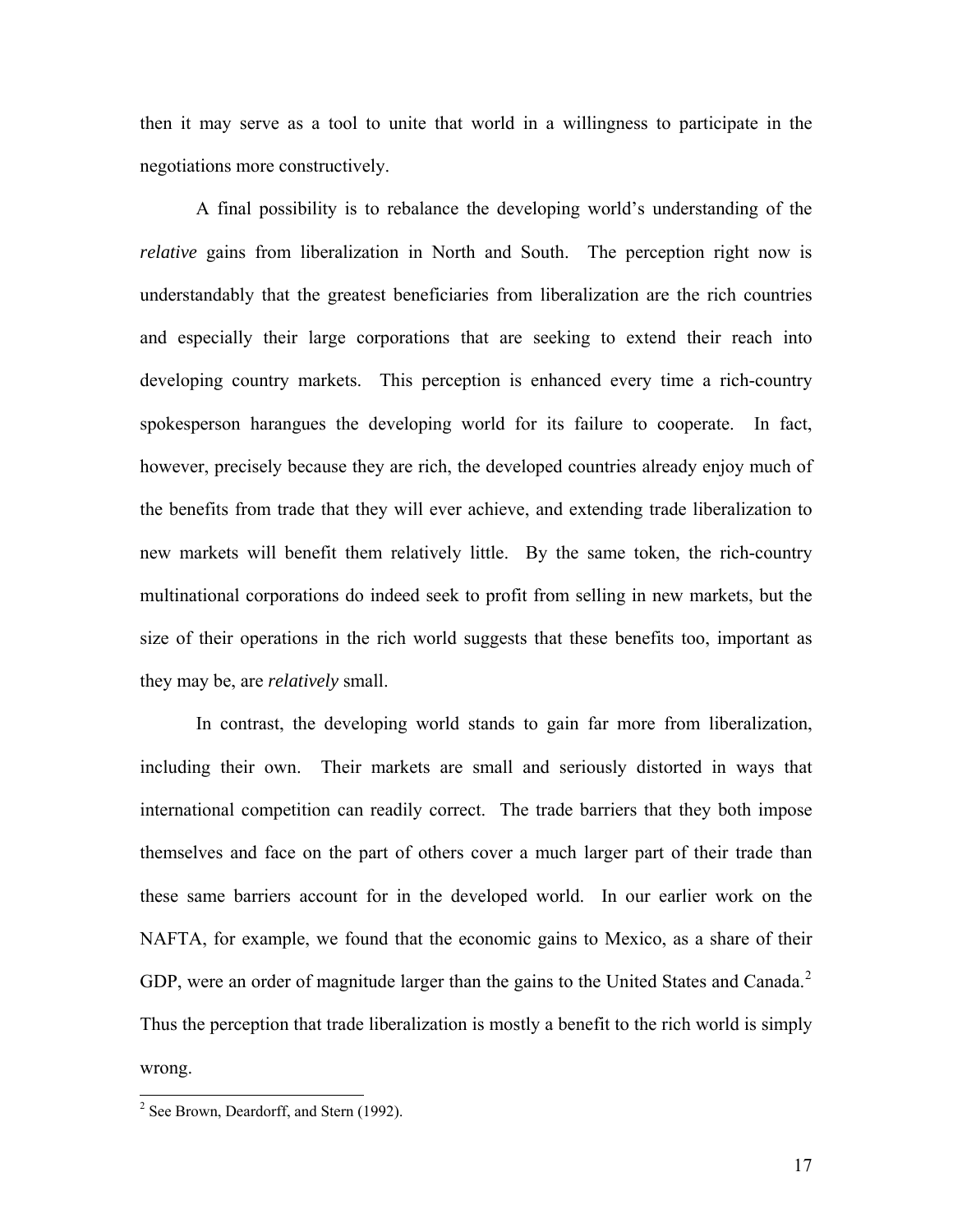This matters, because many in developing countries are suspicious of entreaties from rich-country governments for them to go along with trade negotiations, thinking that the motive is to benefit the rich, not the poor. They may even be correct about the motive – we suspect that many in rich countries *do* believe that their constituents will reap the lion's share of the benefits from liberalization. But that belief is incorrect. In fact, if the Doha Round never recovers and if trade liberalization comes to a halt indefinitely around the world, the harm to the rich countries will be minimal. They have already achieved most of their gains from trade, and unless the process of liberalization is actually reversed, they will be just fine. It is the poor countries that stand to lose most, by far, from this impasse.

 So we must somehow convey this message to opinion leaders in developing countries. They must come to understand that the Doha Round is not primarily a richcountry game, played by and for the people and corporations of developed countries. Rather, after half a century of trade liberalization that sidelined developing countries, it is now, for the first time, a game that must include and will primarily benefit the poor countries. If it fails, there will in fact be plenty of people in the rich world who will breathe a sigh of relief.

#### *B. All countries should encourage and cooperate in Aid for Trade initiatives*

In recent years, there has been a growing awareness that developing countries' participation in international trade is hindered, not just by the barriers put in their way by countries with whom they might trade, but also by physical and institutional deficiencies within their own economies that make it difficult to export and import. Thus has grown the recognition that assistance to these countries should include "aid for trade." This, as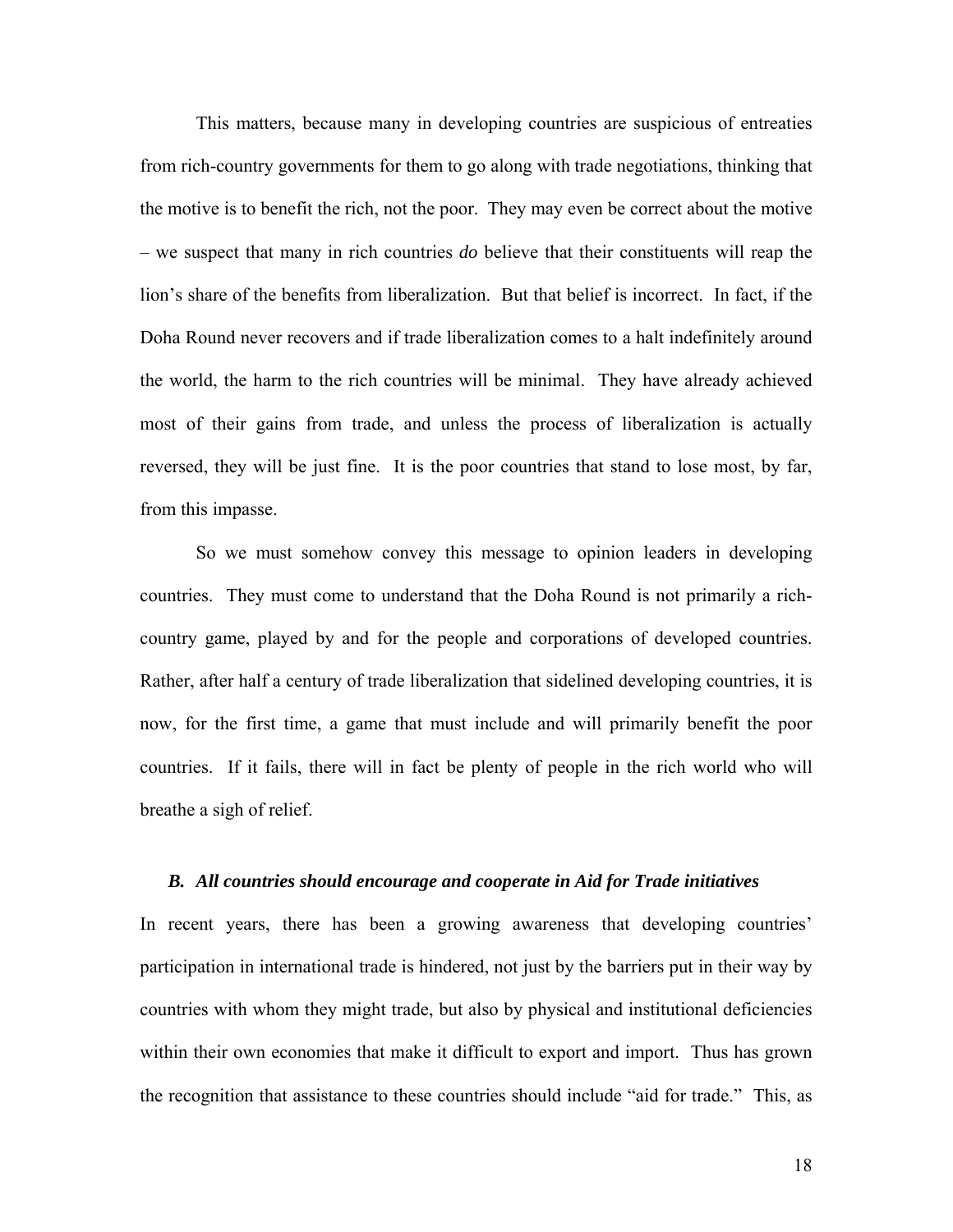stated in a recent report from the IMF and World Bank (2005), is "provision of assistance by the international community to help countries address supply-side constraints to their participation in international markets and to cope with transitional adjustment costs from liberalization $^{3}$  $^{3}$  $^{3}$ 

 Such aid for trade is an explicit part of the Doha Round negotiations, but if the Doha Round does not proceed, it is even more essential that aid for trade initiatives be pursued. The IMF and World Bank are committed to providing such assistance, but as always, developing countries themselves need to play an active role in seeking this assistance and making sure that it is tailored appropriately to their needs. Fortunately, this is one area where resistance to change ought to be minimal, since the benefits to developing countries are much easier to see and understand than the benefits from trade itself. And even though aid for trade, if it succeeds, will lower the costs of trade and thus have many of the same effects as tariff reductions, that fact may be less apparent to import-competing interests and thus not excite the same degree of opposition.

 The bottleneck instead is likely to come from the providers of such aid, who bear its budgetary cost. Fortunately, there seem to be plenty of initiatives available both from the international financial institutions and from rich countries individually that have already been funded. What is needed now is for developing countries to submit wellconceived proposals for the use of these funds, then to make sure that the projects are carried through.

 $\overline{\phantom{a}}$ 

<span id="page-19-0"></span> $3$  The report goes on to list the following elements of aid for trade: "technical assistance; capacity building; institutional reform; investments in trade related infrastructure; and assistance to offset adjustment costs, such as fiscal support to help countries make the transition from tariffs to other sources of revenue."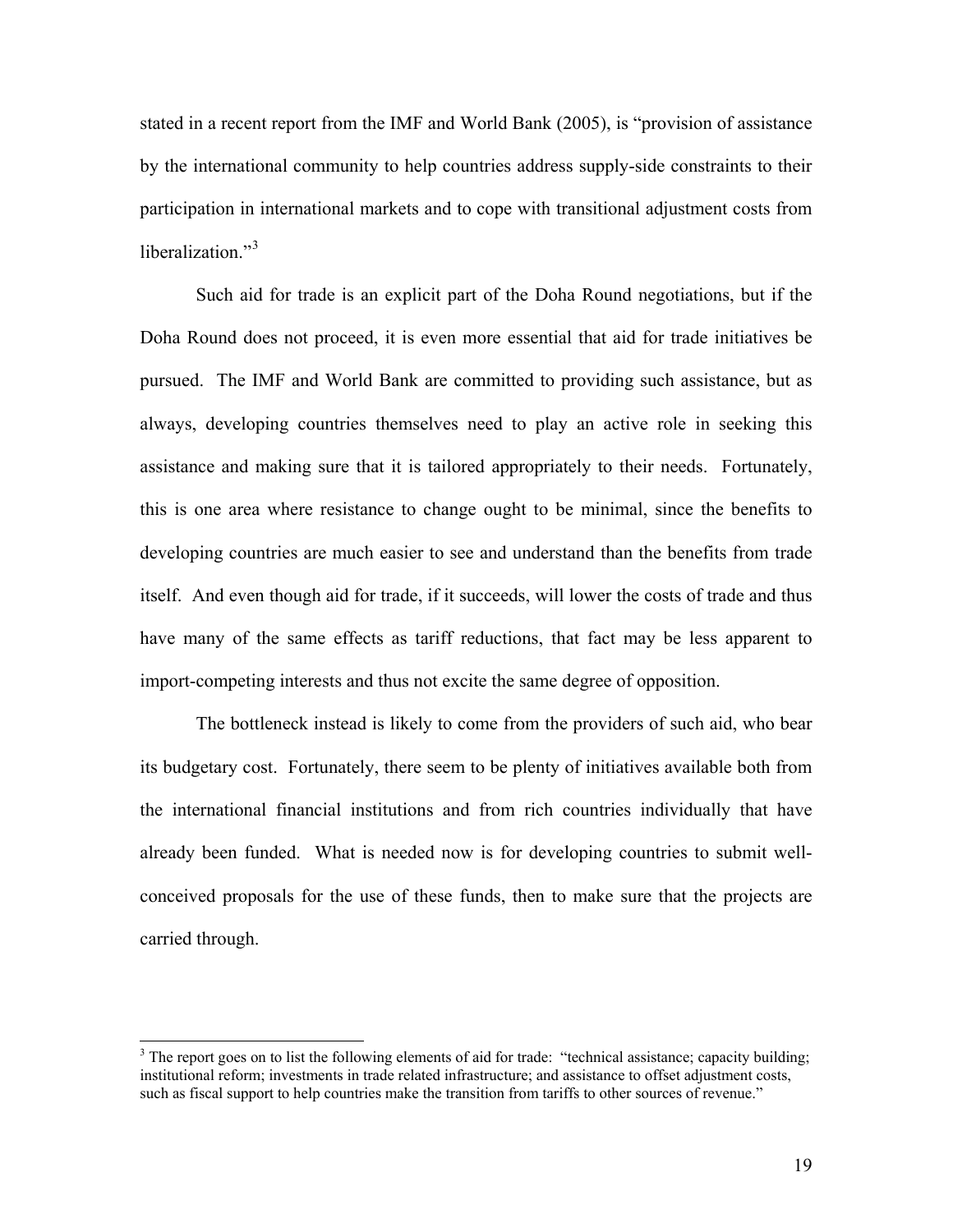# *C. Regional and/or bilateral arrangements are not optimal, but they are often worth pursuing*

The obvious alternative to multilateral trade liberalization is for individual developing countries to enter into trade agreements with other countries or groups of countries. The current wave of regional trade agreements, which began with US negotiations, first with Canada and then with Mexico to form the NAFTA, was itself in part a response to failure of multilateral negotiations, progress on which was then stalled in the Uruguay Round. Even though the Uruguay Round ultimately finished successfully, subsequent difficulties first in starting a new round at Seattle in 1999, and later in pursuing the negotiations of the Doha Round, have undoubtedly contributed to the willingness and often eagerness of almost every country in the world to enter into such agreements. Today almost 300 of them have been notified to the WTO.

 Economists are largely in agreement that such preferential trading arrangements are, at best, inferior to multilateral liberalization, and that they have the potential to be distinctly harmful, even to their participants and certainly to outsiders. That makes it difficult for us to provide guidance on the form that such agreements should take. Nonetheless, if multilateral liberalization turns out not to be an option, then many developing countries will undoubtedly take the preferential route.

#### *i. Developing countries should choose their partners carefully*

 If they do, then they must choose what sorts of partner countries they should select to negotiate with. An obvious choice is to form free trade agreements (FTAs) with their neighbors, whoever they may be. The economic case for doing so is not clear, but if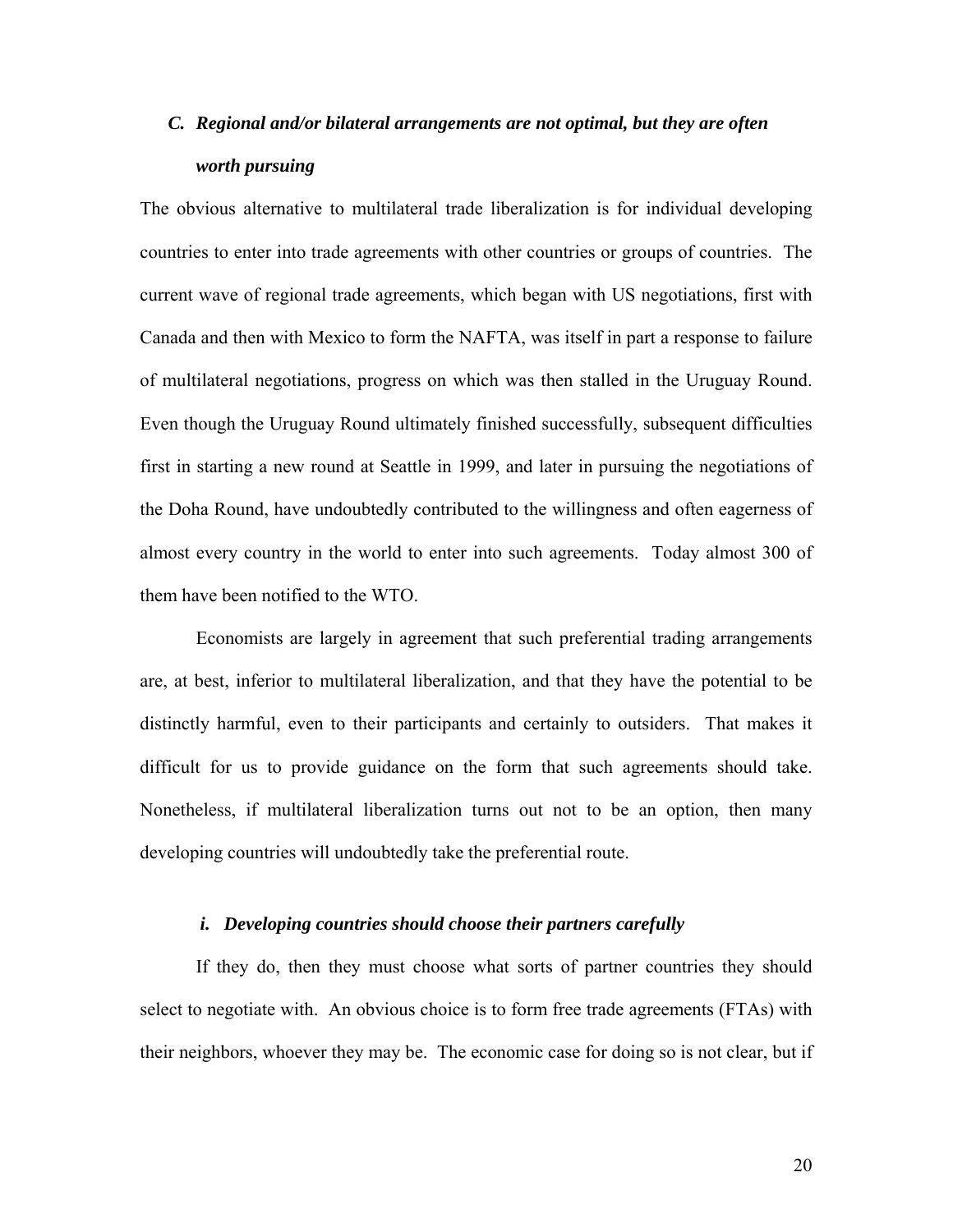one adds the desirability of making or maintaining peace with one's neighbors, then such regional trade agreements probably make most sense.

 Another choice of partner for some countries is between developed countries on the one hand, and other developing countries on the other. The problem with FTAs among developing countries is that they are likely to involve competing exporters of many of the same products. That means that the potential for trade among them is either minimal or likely to be particularly disruptive. The same similarity of trade patterns also often exists among developed countries, which have quite successfully pursued economic integration especially in the European Union. But there what appear to be common industries in fact often produce differentiated products, and there is ample scope for intraindustry trade. Such seems much less likely to be the case in FTAs among developing countries, who tend to find their comparative advantages in more standardized products.

 This suggests that developing countries might better seek to form trade agreements with developed countries, such as the United States or European Union, as indeed a great many of them are currently doing. In terms of the economics of trade alone, this seems a fruitful approach, since it opens import-competing industries in both parties to competition from comparative-advantage-based exports, but does so in a smaller way than might have been feared from multilateral liberalization. Indeed, one can hope that such agreements will lead these import-competing industries to gradually shrink, thus over time reducing the resistance to broader liberalization.

 The downside of such arrangements, however, is the extreme asymmetry between the two sides that negotiate them, one rich and the other poor. This would not matter if FTAs consisted simply of reducing all tariffs to zero among themselves and nothing else.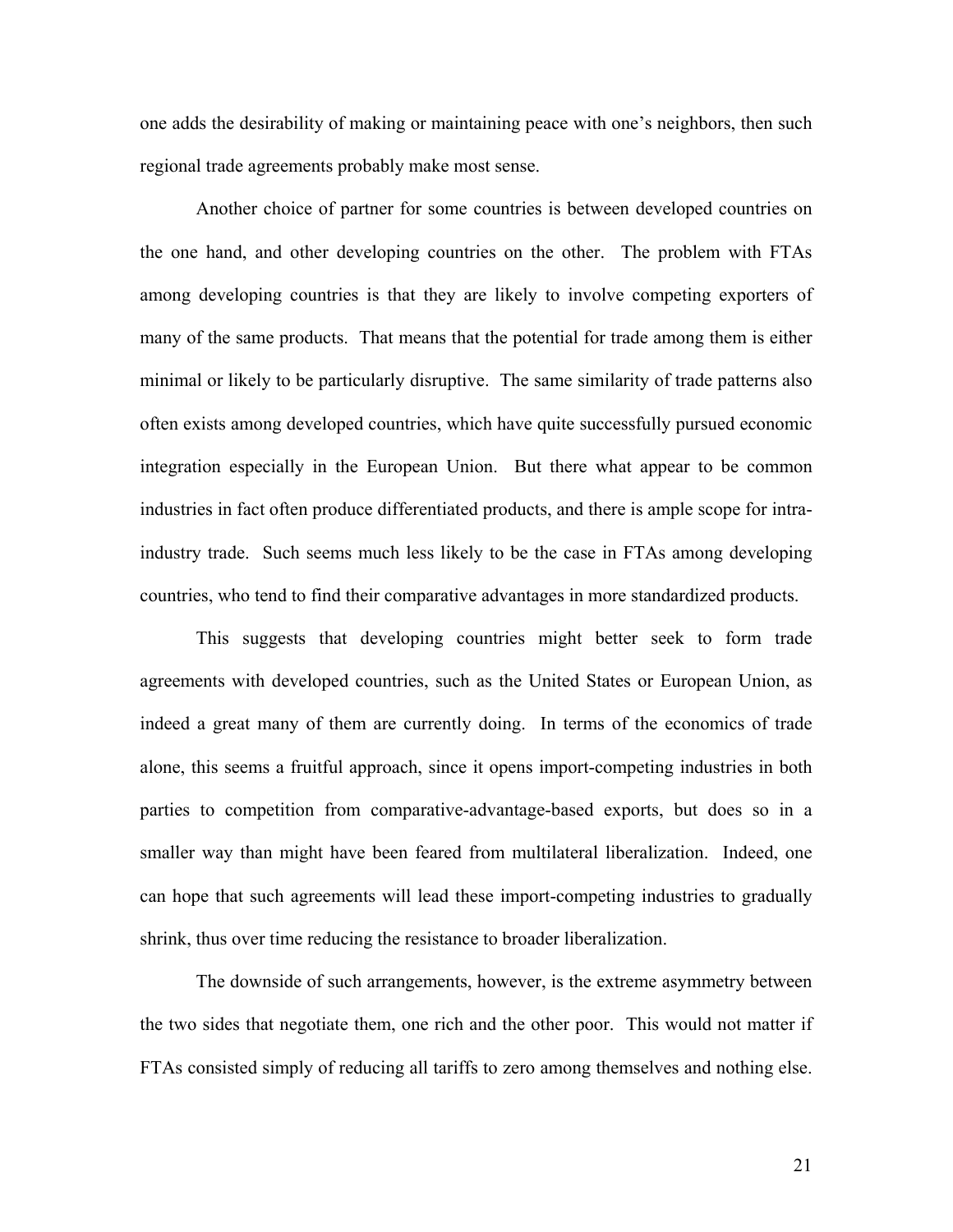But FTAs are never that simple. In addition to the troublesome rules of origin that we will discuss in a moment, they typically carry all sorts of other baggage to protect labor and environmental standards, intellectual property rights, investment, and much else. These additional features of an FTA are not necessarily undesirable, but they sometimes are. And whether desirable or not, they pretty much always operate in only one direction, constraining or requiring change in the policies of the developing country partner without any extra expectations at all of the developed country partner. Thus, even though in principle trade agreements should be able to yield substantial net positive benefits for both parties, this asymmetry is likely to mean that the developing country partner is pushed to the lower limit of the benefits that it will accept, with the larger share going to the developed country.

We spoke above of the fear that multilateral trade liberalization might primarily benefit the developed world, and we argued that, for tariff liberalization at least, that fear was unfounded. But when agreements extend well beyond the setting of tariffs into many other issues – as they do in FTAs even more than in the multilateral system – that fear may well be justified. Indeed, one might suspect that some of the recalcitrance that we have seen on the part of developed country negotiators in the Doha Round may be intended to assure exactly this outcome.

# *ii. Free Trade Areas should be structured to approach and approximate multilateral free trade*

 FTAs will nonetheless continue to be negotiated between developed and developing countries, and we must then ask how they can be constructed so as to be most beneficial, or least harmful, to the developing-country partners. The answer is to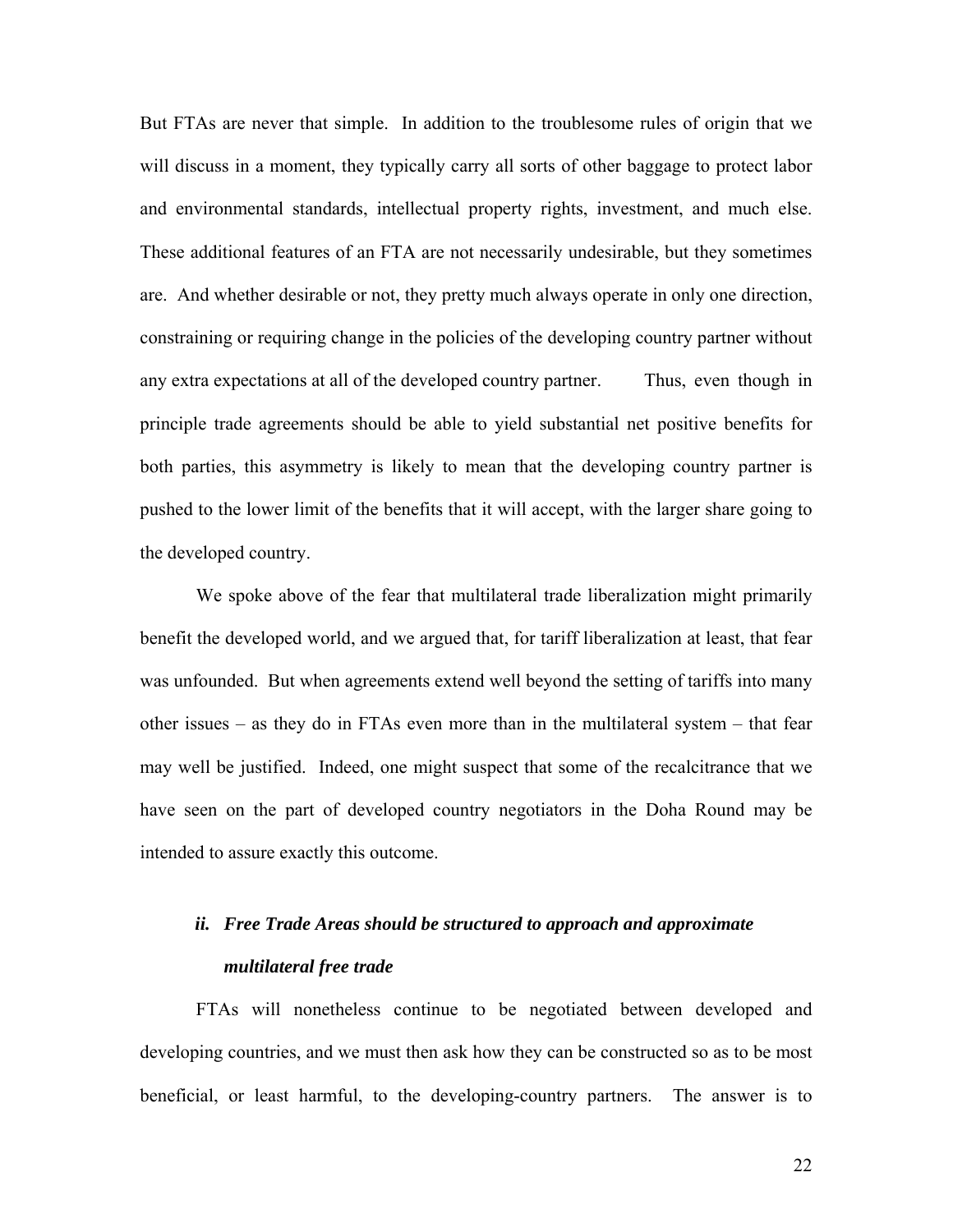approximate, as closely as is possible within an FTA, the benefits of multilateral free trade.

This means that, first, when overlapping FTAs are formed, with countries A and B both forming FTAs with country C, then they should more or less automatically form an FTA between A and B as well. Without that, country  $C$  – which is often a developed country – gets to play the other two countries off against each other while being immune to such gaming itself.

Second, when A, B, and C form FTAs of A&B, A&C, and B&C, they should specify the rules of origin of each bilateral FTA to allow the accumulation of content from each of the three countries. Thus, if each of the bilateral FTAs requires, say, 30% local content to qualify for tariff-free access, then that 30% should be calculated to include content from all three of the countries.

Once that is done, if the FTA were no more than a trade agreement, it would make most sense to redefine it as a single FTA encompassing all three countries. Unfortunately, as already noted, trade agreements are never this simple, and their other features may provide impediments to merging them, and even incentives not to do so. Developing countries should vigorously resist such features that cannot be easily extended to new members, however, as these are likely to be used as leverage against their interests by the more dominant partner.

All of this advice is intended not just to allow FTAs to approximate multilateral free trade as far as is possible, but also to smooth the transition toward that ideal over time. It is probably hopeless to ask for this, but we would advocate revising Article XXIV of the GATT/WTO to require that FTAs always permit new entrants, essentially at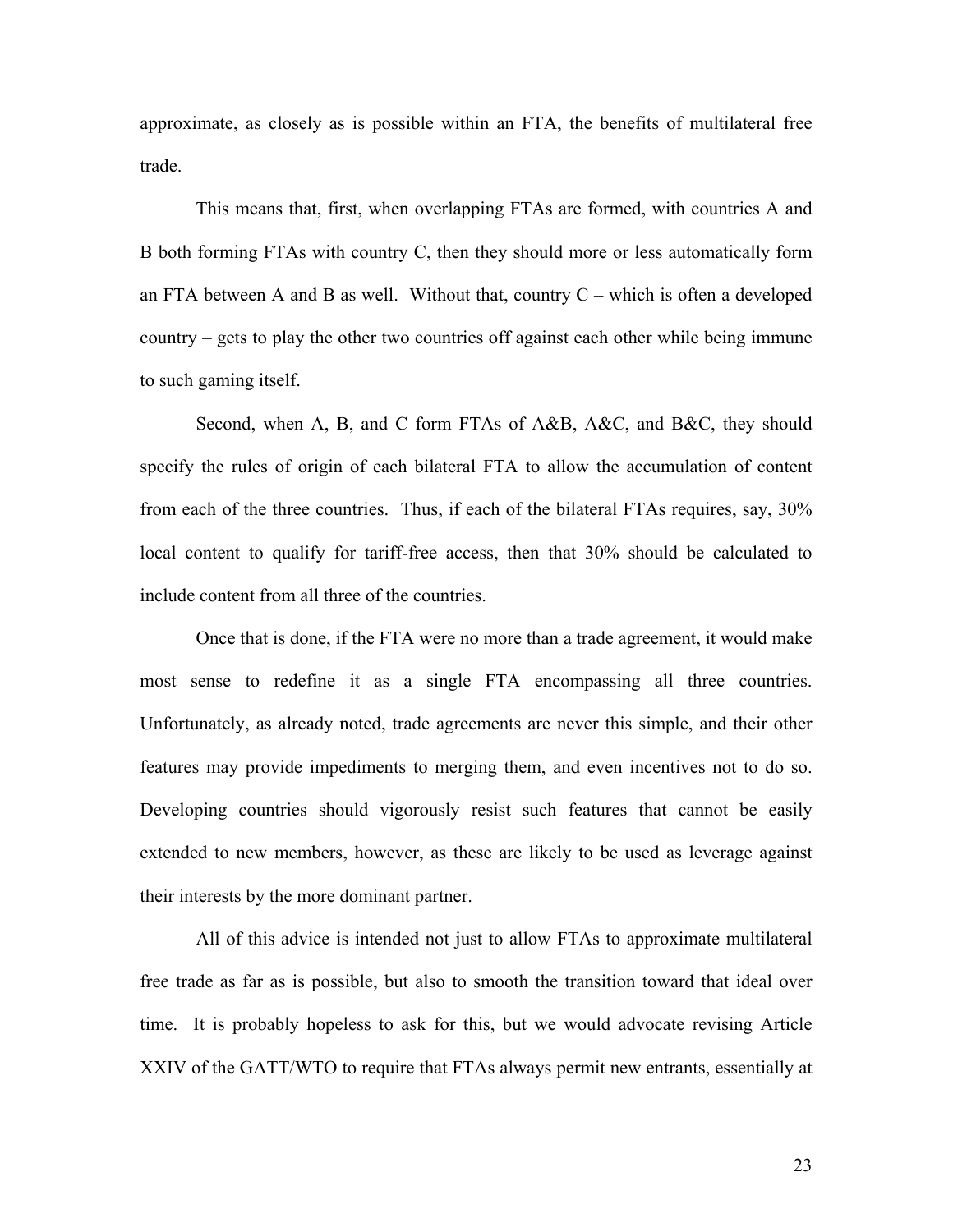will, under the same conditions as existing members. That would assure that FTAs would make it easier, not harder, for regions of free trade to expand. Unfortunately, such a requirement would not be on the table for discussion even if Doha negotiations were proceeding. And we can hardly hope that those who negotiate FTAs will impose it themselves, since members of FTAs always value the exclusivity of market access that their arrangement provides.

All is not lost, however, even if bilateral and regional trade initiatives do become the dominant form of liberalization at the expense of further multilateral negotiations in the WTO. A lively debate has raged in the economics literature between those who see regional liberalization as "stepping stones" toward multilateral free trade and those who see it as "stumbling blocks."<sup>[4](#page-24-0)</sup> We will not take a side in that debate, which has too many merits on both sides. But it does seem clear from our own work that even though regionalism is distinctly inferior to multilateralism if it fails to lead to multilateral free trade, it does seem to be moving the world in the right direction. Brown et al. (2006) and other papers cited therein report calculations of the effects of a considerable variety of FTAs, almost all of which yield net benefits to the world as a whole. Table 1 shows a sample of the calculated welfare effects of FTAs formed by the United States and Japan with various trading partners on the participants, the rest of world, and the world as a whole. In all cases, the global effects are positive, because the benefits to the participating countries far outweigh the (often negative) effects on outside countries.

 $\overline{\phantom{a}}$ 

<span id="page-24-0"></span><sup>&</sup>lt;sup>4</sup> Bhagwati's (1991) terms, of course.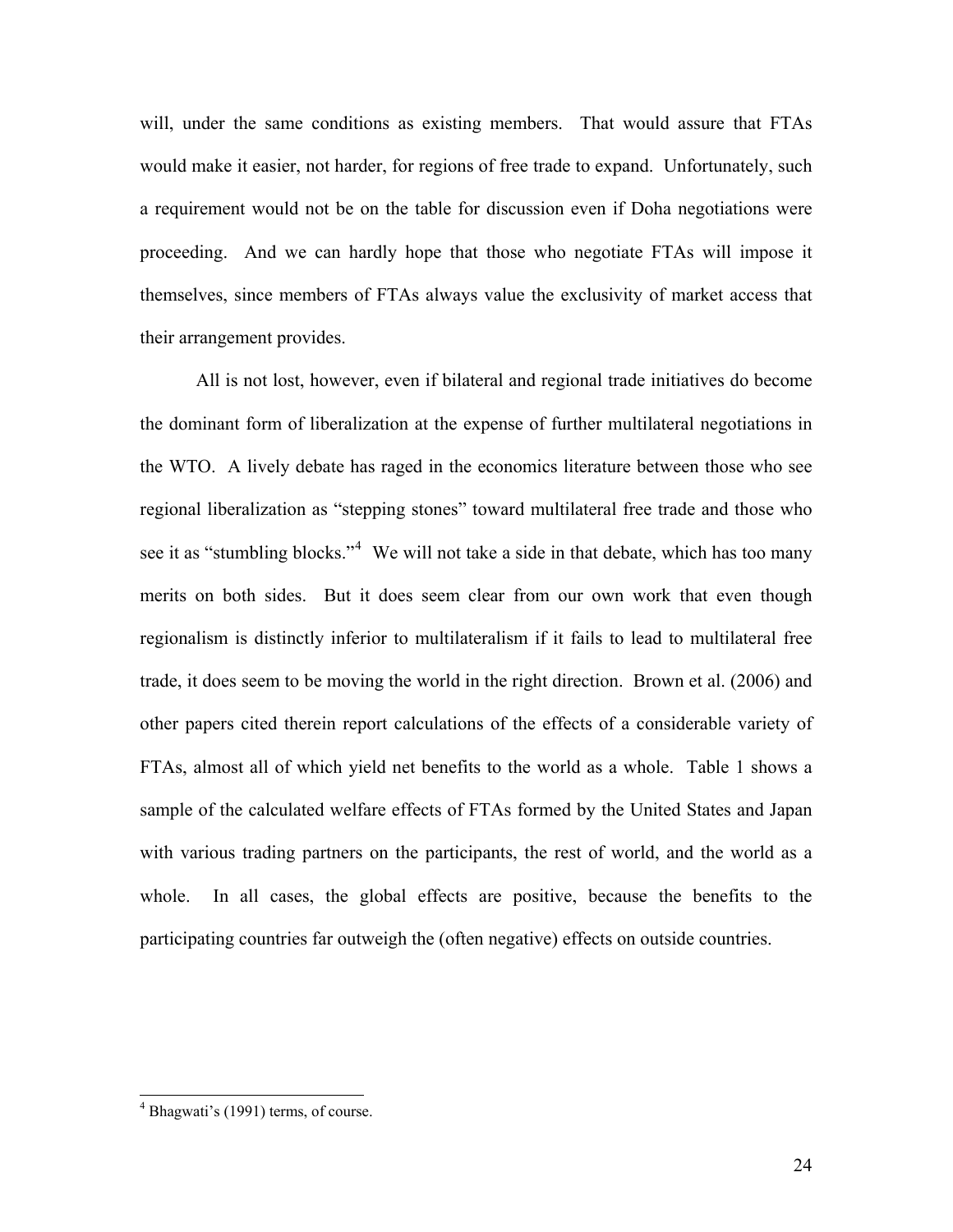#### *D. Focused initiatives in sub areas are of limited benefit to developing countries*

An alternative to negotiating broadly over many categories of trade but with a single country or a small group is to negotiate narrowly over trade in a single industry, perhaps with a larger group. Developed countries have pursued this strategy, often successfully, as they have struck agreements over such industries as aircraft, finance, and telecommunications. Conceivably developing countries could do the same.

 Certainly, if developed countries do initiate such discussions, it may well be in the interests of developing countries to participate. But for most industries, it seems unlikely that developing countries themselves could initiate such negotiations, except perhaps if an industry were of interest only to developing countries, both as exporters and as importers. It seems doubtful though that many such industries may exist. We therefore do not see much potential for a sectoral approach initiated by developing countries.

 This leaves the question of whether developing countries should participate in sectoral negotiations initiated by developed countries. Here we are skeptical. Such negotiations are bound to occur only in sectors where the developed countries have interests as exporters. This works fine among themselves, where with intra-industry trade they often can strive to open each other's markets within the same sector. But developing countries seldom are in this position. If they participate in such negotiations, unless they merely act to block agreement, they will be pushed to open their own markets without getting anything in return.

 Now we do not, of course, deny the benefits to developing countries of opening their markets to foreign exports, in any sector. But if such sectoral negotiations proceed outside of a more comprehensive multilateral negotiation such as the Doha Round, they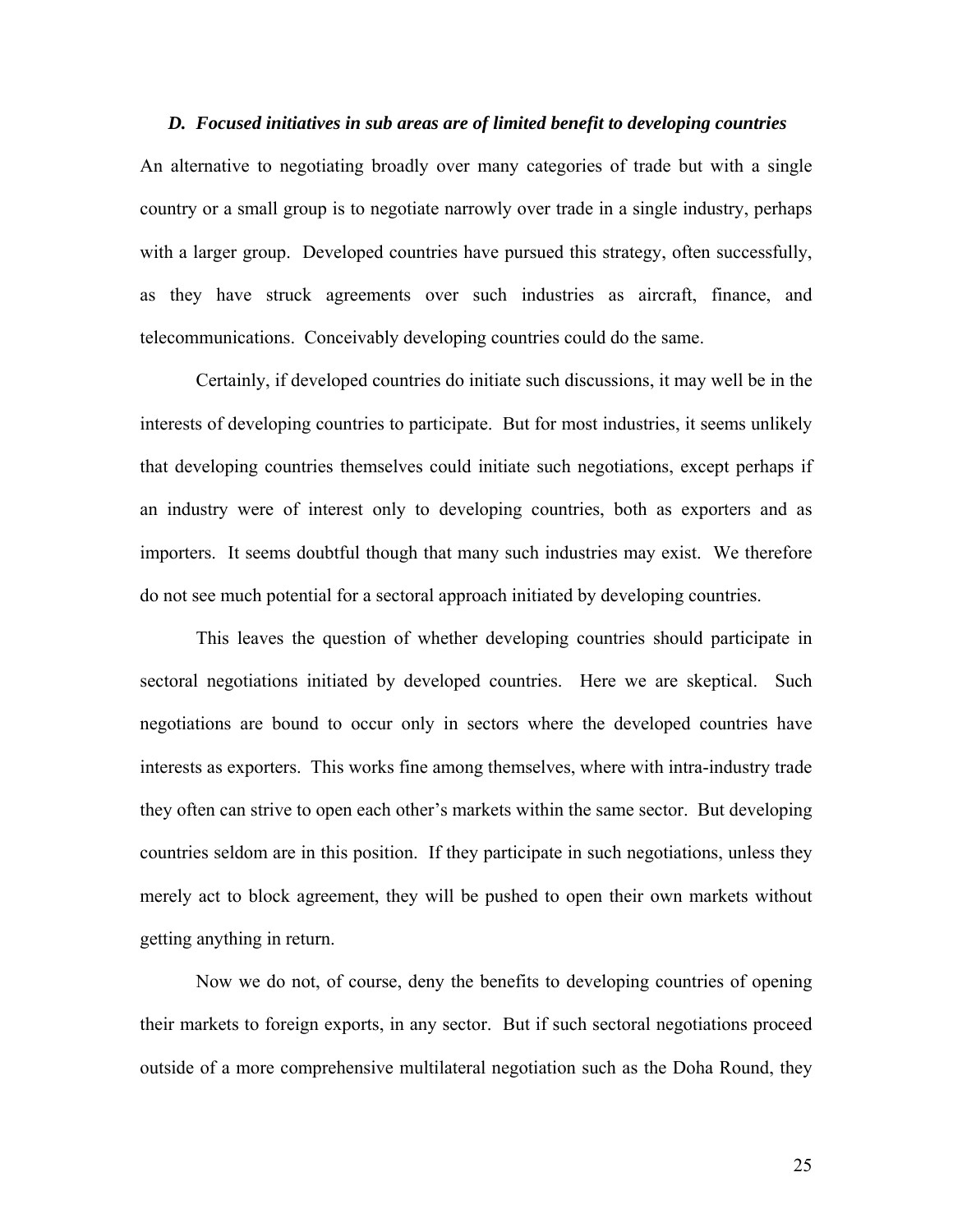will inevitably lead to market access for the rich world into the markets of poor countries, but not the reverse. That is too close to the situation in which we find ourselves today, after fifty years of trade rounds with developing countries playing little role. It would be better, therefore, if they limited their negotiations to ones where tradeoffs across sectors are possible, either multilaterally or bilaterally.

# *E. Developing countries with high levels of protection stand to gain from unilateral liberalization*

For the same reason, we are also somewhat skeptical of unilateral liberalization, in some cases and by some countries. It is not the case that unilateral liberalization is not beneficial; it surely is, as two centuries of international trade theory have convincingly established. But if done alone, unilateral liberalization generates only the benefits from itself, not from any foreign liberalization that could have been secured in exchange through negotiation.

 For small countries, that does not matter. Their markets are not large enough for anyone except possibly a close neighbor to be willing to pay anything for market access. Even for large but very poor countries, that may be true as well. But as some of the larger developing countries have made economic progress, and especially as they have begun to join together for negotiating purposes, their levels of protection have become bargaining chips that should be able to get them something in return.

 Of course, if their tariffs are very high, then the harm that they do before they are negotiated downward is too costly to justify hanging on to them. Countries with very high tariffs certainly should reduce them substantially and unilaterally, especially if negotiations for reciprocal liberalization do not seem to be forthcoming.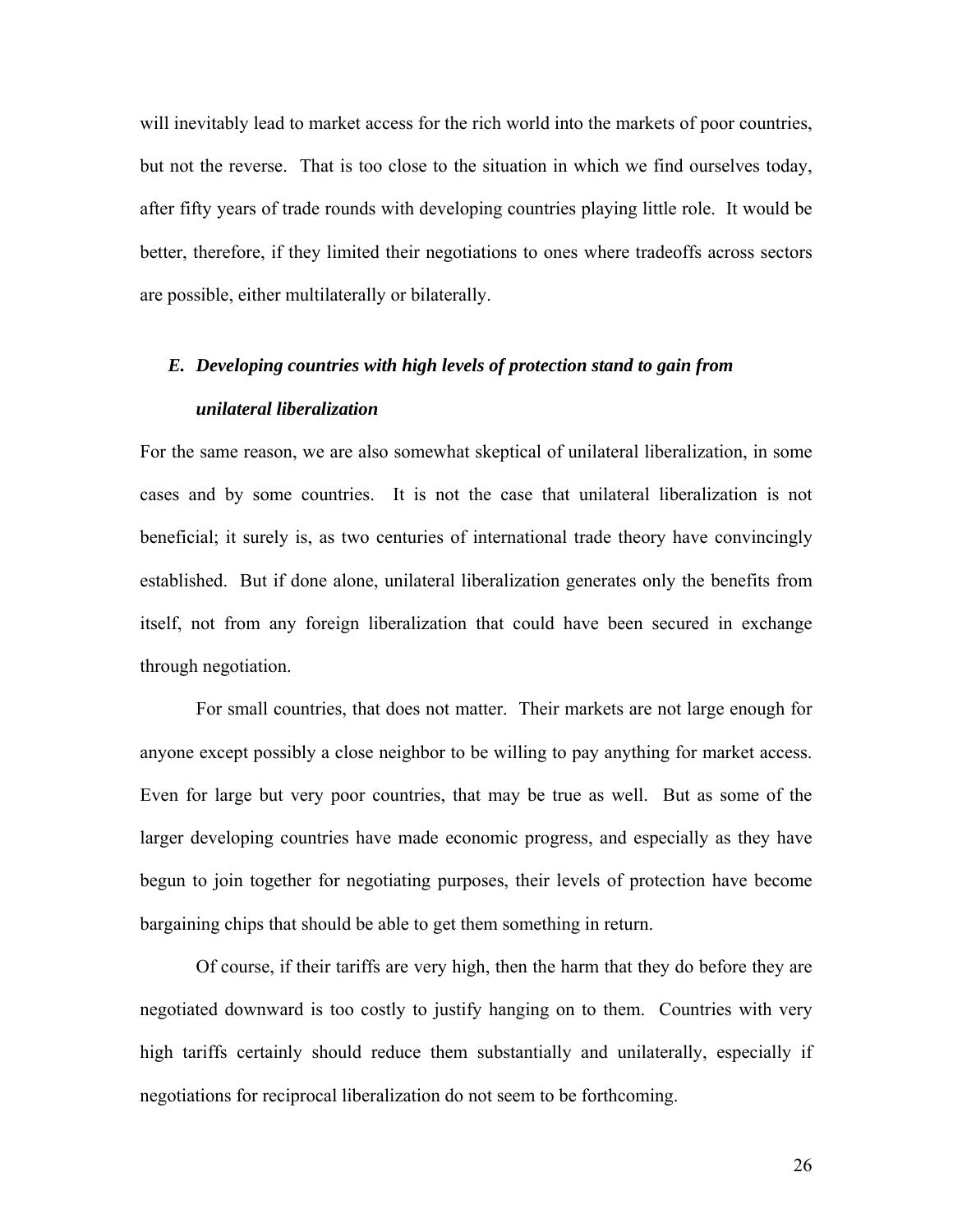But once their tariffs are down to a modest level, we can see the case for keeping them in place as long as their exports confront protection abroad. Without that, they may never be able to get those foreign tariffs removed.

#### **VI. Conclusions**

Looking at the various options that we have discussed, it is clear that the most desirable alternative from the perspective of developing countries would definitely be for the Doha Round to be restarted and for it to proceed to a successful conclusion. As time passes, however, this option seems less and less likely to happen, unless U.S. negotiating authority is extended beyond mid-2007. But no progress will be made as long as developing countries continue to insist on offering nothing in exchange for the policy changes that they seek in the developed world. They simply must accept that substantial trade liberalization is in their own interest, if not for the sake of the gains from trade that economists universally tout, then for the sake of the policy changes that they seek abroad. If they were to come to the negotiating table offering significant market access to developed country exporters, that might mobilize those exporters to push their own governments to be more forthcoming in the ways that everyone agrees would benefit developing countries – reducing subsidies and tariffs on developing country exports. Without such an offer on the table, it is only the protected and subsidized interests in the developed world that are paying attention to the negotiations, and they are successfully blocking any progress.

 Of the other options we have discussed, we certainly favor the provision of aid for trade, whether or not it is done within the context of the Doha Round. But useful as it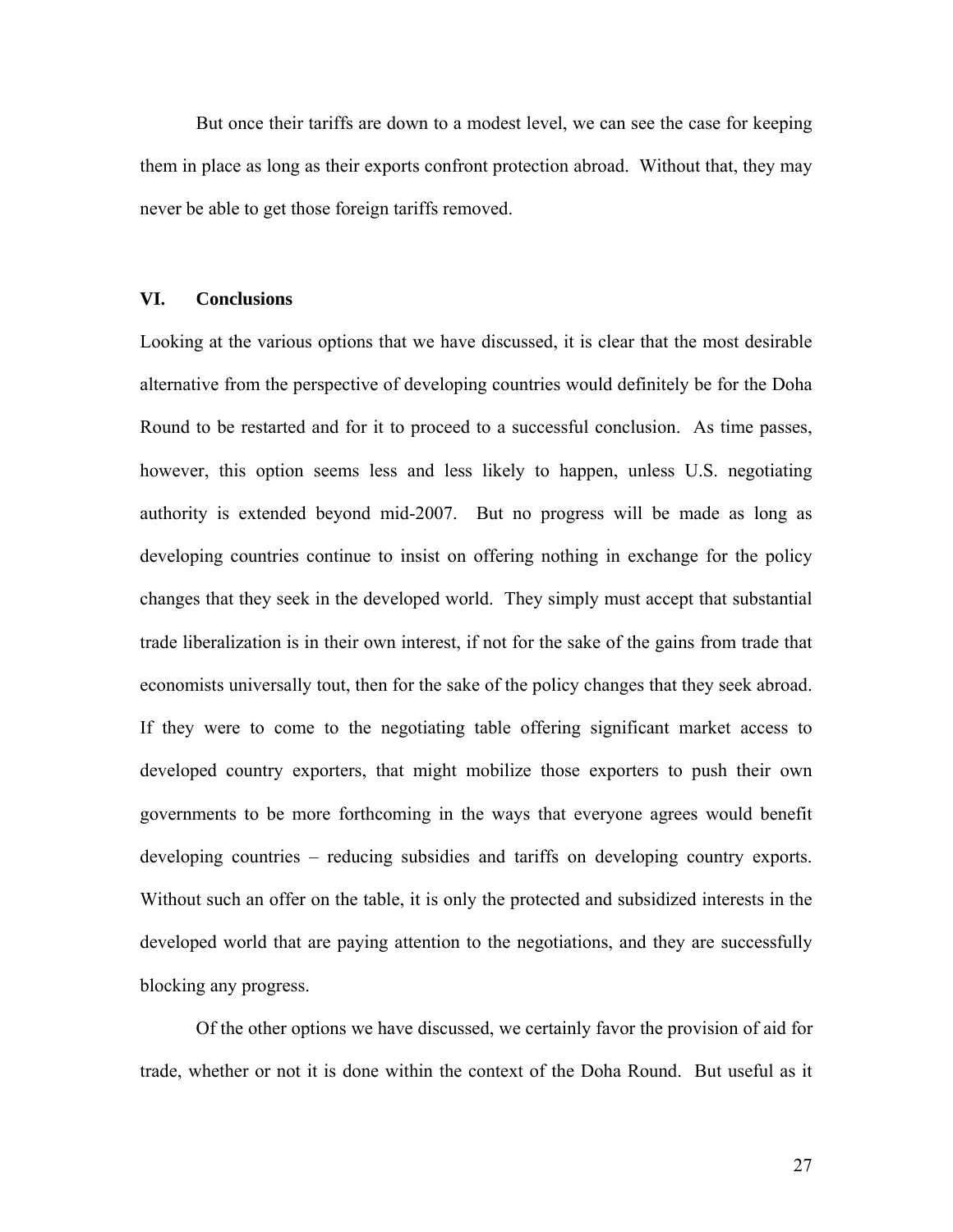certainly is, it will never even begin to serve as a substitute for real liberalization of policies that distort trade in both the developed and developing worlds.

 If the Doha Round does not restart, then we find ourselves somewhat more sympathetic to bilateral and regional initiatives than we would otherwise be. Although not guaranteed to be beneficial, these initiatives do by and large seem to have moved the world in a positive, albeit very messy, direction. Rather than condemn them, we would encourage that their terms be better designed so that they are more likely to lead us down a path toward more liberalization rather than less.

 And finally, with or without the Doha Round, we encourage very small countries and those with high tariffs to reduce them unilaterally. The harm they are causing to their own economies exceeds whatever benefits they may perceive for the beneficiaries within their countries, and this is also too high a cost to pay for negotiating chips that may someday buy them concessions abroad. For large developing countries whose tariffs are already low or moderate in size, we suggest that they postpone reducing them further, that they join together to the extent possible, and that they then offer to eliminate these tariffs in exchange for whatever liberalization they can elicit from developed countries, either individually or, we hope, en masse.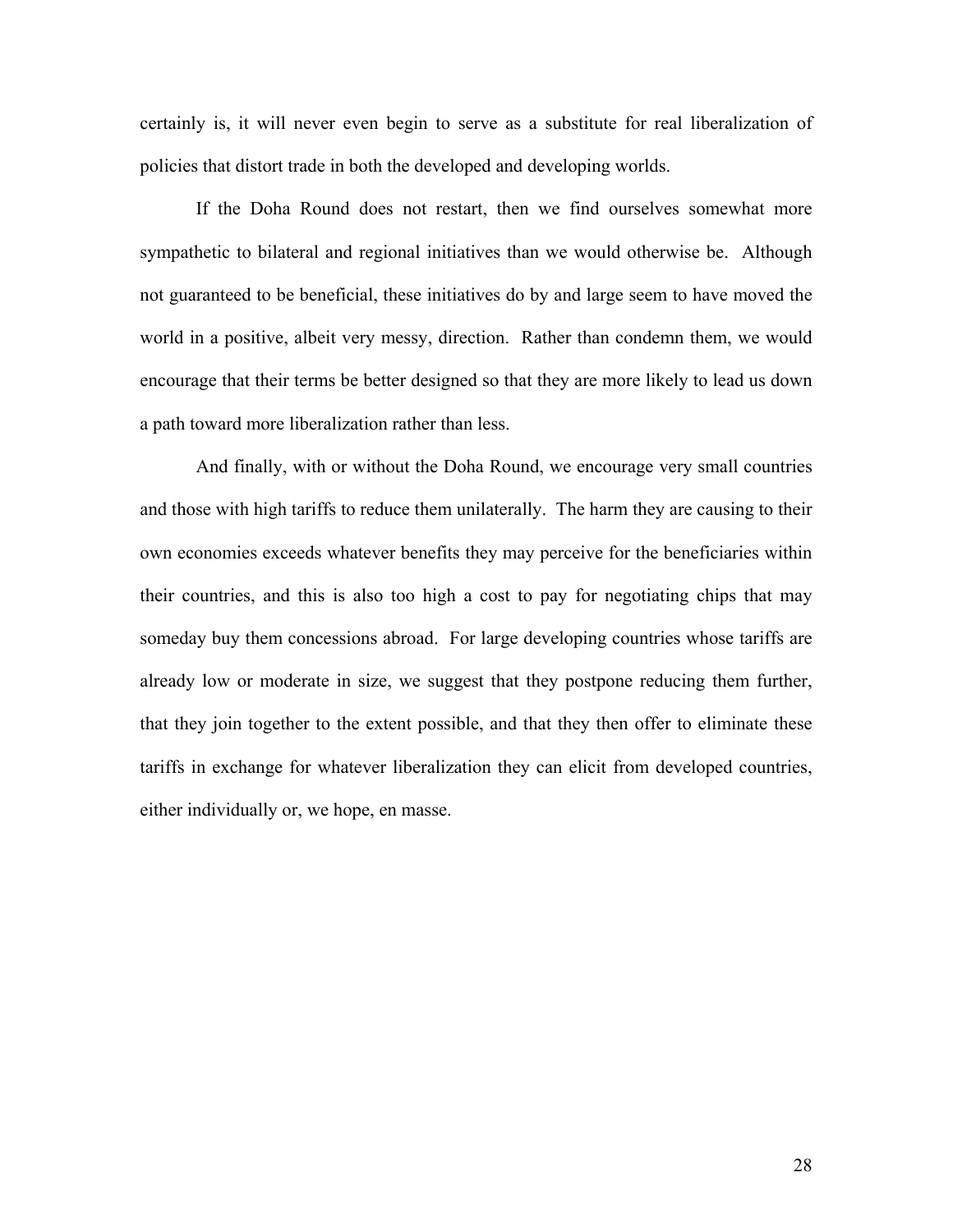### **References**

- Bhagwati, Jagdish. 1991. *The World Trading System at Risk.* Princeton: Princeton University Press.
- Brown, Drusilla K., Alan V. Deardorff, and Robert M. Stern. 1992. "A North American Free Trade Agreement: Analytical Issues and a Computational Assessment," *The World Economy* (January), pp. 11-29.
- Brown, Drusilla K., Kozo Kiyota, and Robert M. Stern. 2006. "Computational Analysis of the Menu of U.S.-Japan Trade Policies," *The World Economy* (June), pp. 805- 54.
- Evenett, Simon J. 2005. " 'Competitive Liberalization': A Tournament Theory-Based Interpretation," University of St. Gallen, September 13.
- IMF and World Bank. 2005. "Doha Development Agenda and Aid for Trade," Prepared by the Staffs of the IMF and World Bank, September 19.

<http://www.imf.org/external/np/pp/eng/2005/091905.pdf>